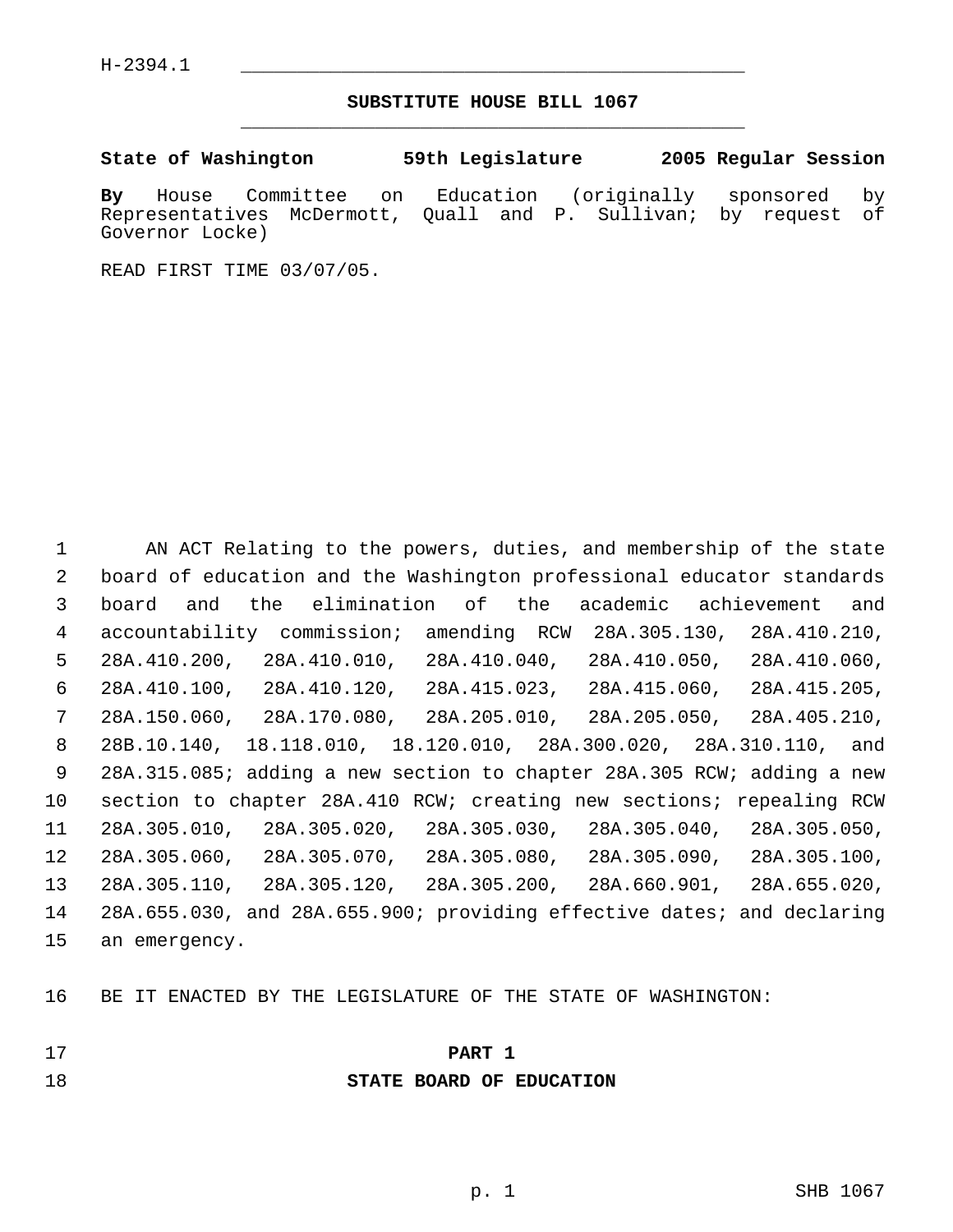NEW SECTION. **Sec. 101.** A new section is added to chapter 28A.305 RCW to read as follows:

 (1) The board shall be composed of ten members selected as follows: (a) One member shall be the superintendent of public instruction or the superintendent's designee; and

 (b) Nine members shall be appointed by the governor. Four of the individuals shall be selected by the governor as follows: Each major caucus of the house of representatives and the senate shall submit a list of three names. The lists may not include the names of members of the legislature. The governor shall select a member from each list provided by each caucus. One individual, selected from a list of at least three names provided by the Washington federation of independent schools, shall represent private schools.

 (2) Initial appointments shall be to terms from one to four years in length, with the terms expiring on June 30th of the applicable year. As the terms of the first appointees expire or vacancies on the board occur, the governor shall appoint or reappoint members of the board to complete the initial terms or to four-year terms, as appropriate.

 (a) Appointees must be individuals who have demonstrated interest in public schools and are supportive of educational improvement, have a positive record of service, and will devote sufficient time to the responsibilities of the board.

 (b) In appointing board members, the governor shall consider the diversity of the population of the state.

 (c) All appointments to the board made by the governor are subject to confirmation by the senate.

 (d) No person may serve as a member of the board, except the superintendent of public instruction, for more than two consecutive full four-year terms.

 (3) The governor may remove a member of the board for neglect of duty, misconduct, malfeasance, or misfeasance in office, or for incompetent or unprofessional conduct as defined in chapter 18.130 RCW. In such a case, the governor shall file with the secretary of state a statement of the causes for and the order of removal from office, and the secretary of state shall send a certified copy of the statement of causes and order of removal to the last known post office address of the member.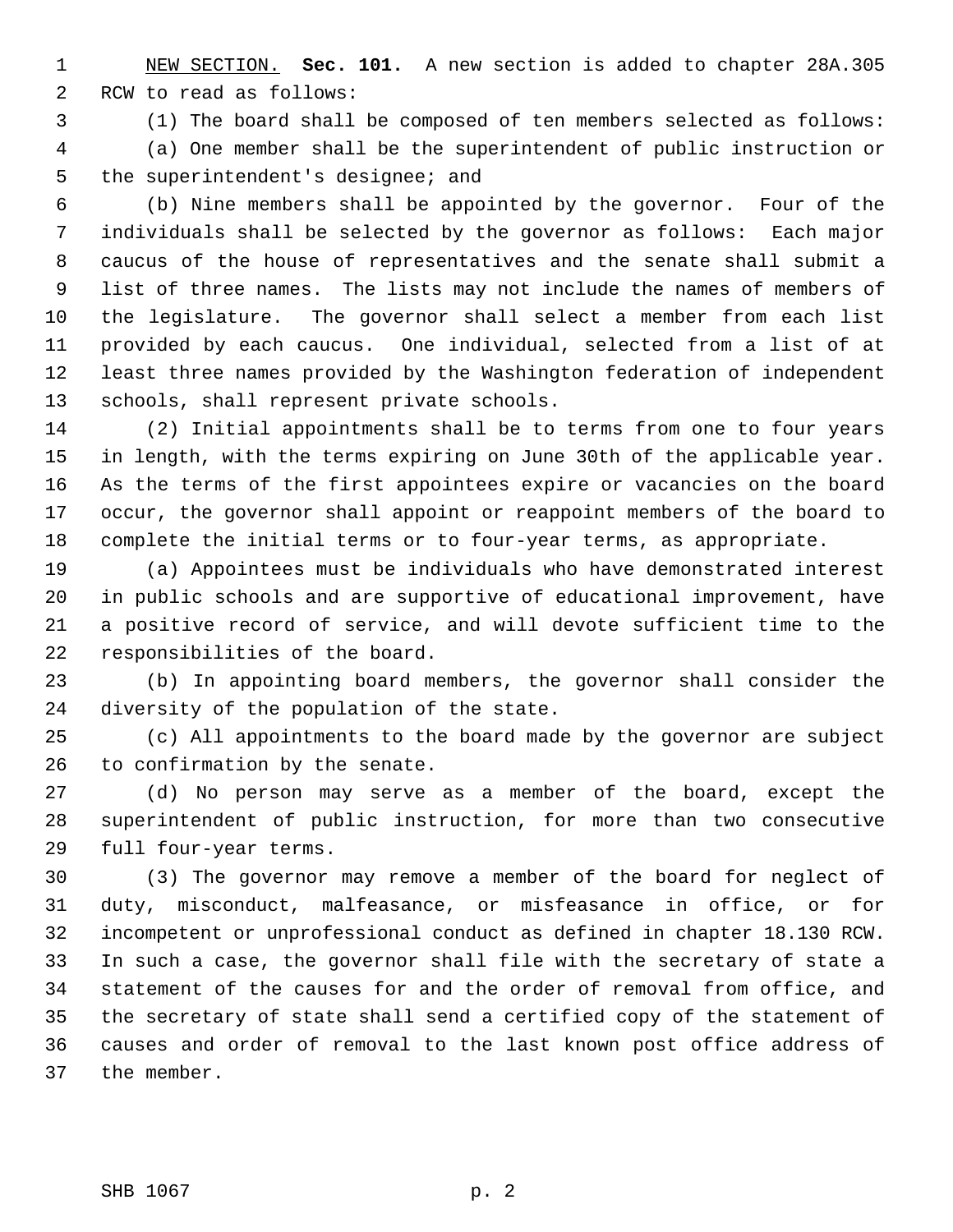(4) The chair of the board shall be elected by a majority vote of the members of the board. The chair of the board shall serve a term of two years, and the chair may serve more than one term if elected to do so by a majority vote of the members of the board.

 (5) Five members of the board constitute a quorum for the transaction of business.

 (6) All members are voting members. The individual representing private schools shall vote only on matters pertaining to private schools and private school students.

 (7) The governor shall fill any vacancy in appointments that may occur. When filling a vacancy of a member nominated by a major caucus of the legislature, the governor shall select the new member from a list of three names submitted by the same caucus that provided the list from which the retiring member was appointed.

 (8) Members of the board appointed by the governor who are not public employees shall be compensated in accordance with RCW 43.03.240 and shall be reimbursed for travel expenses incurred in carrying out the duties of the board in accordance with RCW 43.03.050 and 43.03.060.

 **Sec. 102.** RCW 28A.305.130 and 2002 c 205 s 3 are each amended to read as follows:

 In addition to any other powers and duties as provided by law, the state board of education shall:

 (1) ((Approve or disapprove the program of courses leading to teacher, school administrator, and school specialized personnel certification offered by all institutions of higher education within 26 the state which may be accredited and whose graduates may become entitled to receive such certification.

 $(2)$  Conduct every five years a review of the program approval standards, including the minimum standards for teachers, administrators, and educational staff associates, to reflect research findings and assure continued improvement of preparation programs for teachers, administrators, and educational staff associates.

33 (3) Investigate the character of the work required to be performed as a condition of entrance to and graduation from any institution of higher education in this state relative to such certification as provided for in subsection (1) of this section, and prepare a list of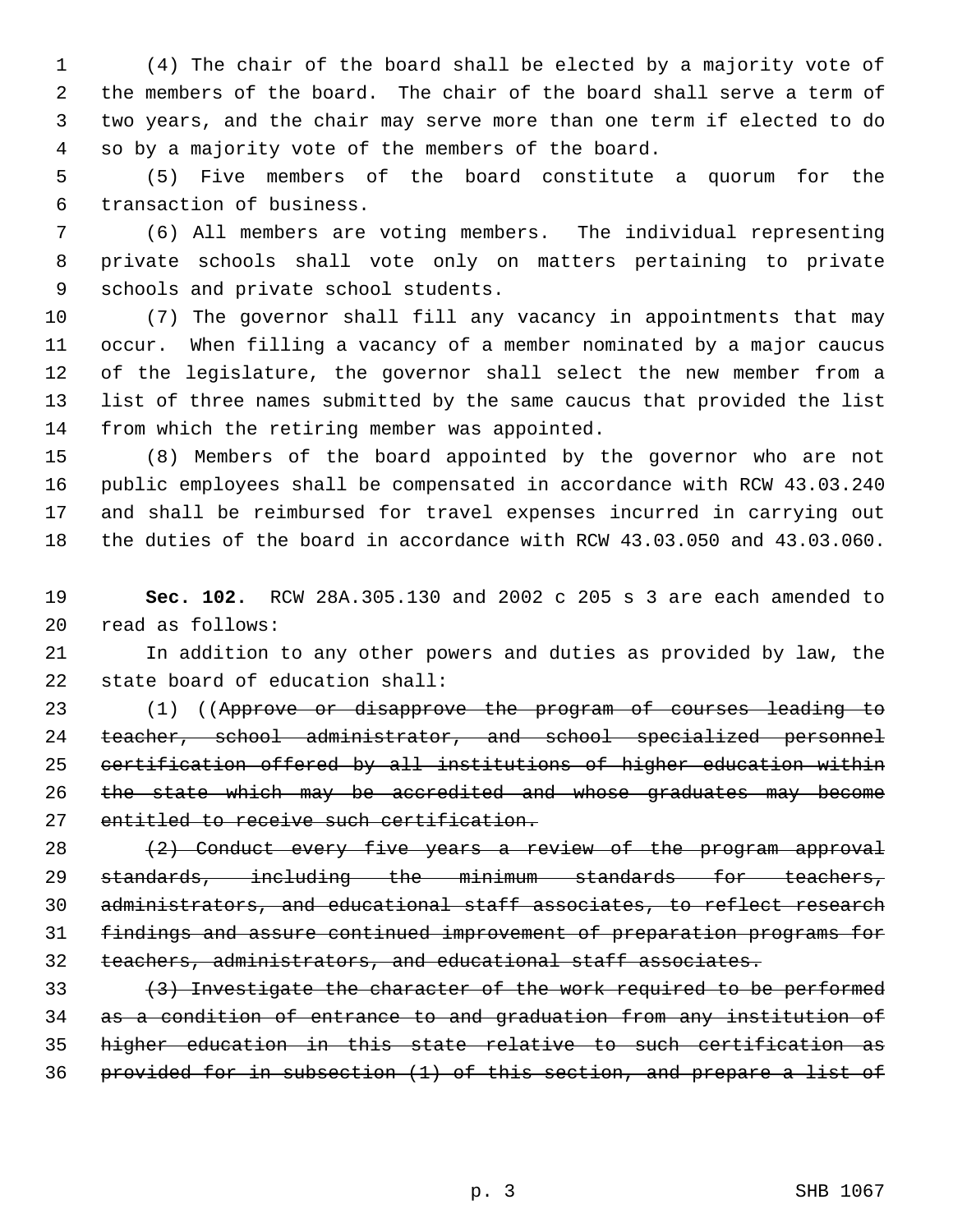accredited institutions of higher education of this and other states 2 whose graduates may be awarded such certificates.

 $\frac{4}{a}$  (4)(a) The state board of education shall adopt rules to allow a teacher certification candidate to fulfill, in part, teacher preparation program requirements through work experience as a classified teacher's aide in a public school or private school meeting the requirements of RCW 28A.195.010. The rules shall include, but are not limited to, limitations based upon the recency of the teacher preparation candidate's teacher aide work experience, and limitations 10 based on the amount of work experience that may apply toward teacher 11 preparation program requirements under this chapter.

12 (b) The state board of education shall require that at the time of 13 the individual's enrollment in a teacher preparation program, the supervising teacher and the building principal shall jointly provide to the teacher preparation program of the higher education institution at which the teacher candidate is enrolled, a written assessment of the 17 performance of the teacher candidate. The assessment shall contain 18 such information as determined by the state board of education and 19 shall include: Evidence that at least fifty percent of the candidate's work as a classified teacher's aide was involved in instructional activities with children under the supervision of a certificated 22 teacher and that the candidate worked a minimum of six hundred thirty 23 hours for one school year; the type of work performed by the candidate; and a recommendation of whether the candidate's work experience as a classified teacher's aide should be substituted for teacher preparation program requirements. In compliance with such rules as may be established by the state board of education under this section, the teacher preparation programs of the higher education institution where the candidate is enrolled shall make the final determination as to what teacher preparation program requirements may be fulfilled by teacher aide work experience.

- (5) Supervise the issuance of such certificates as provided for in subsection (1) of this section and specify the types and kinds of certificates necessary for the several departments of the common schools by rule or regulation in accordance with RCW 28A.410.010.
- $(6)$ )) Hold regularly scheduled meetings and special meetings at 37 such times and places within the state as the board shall determine.
- (2) Form committees as necessary.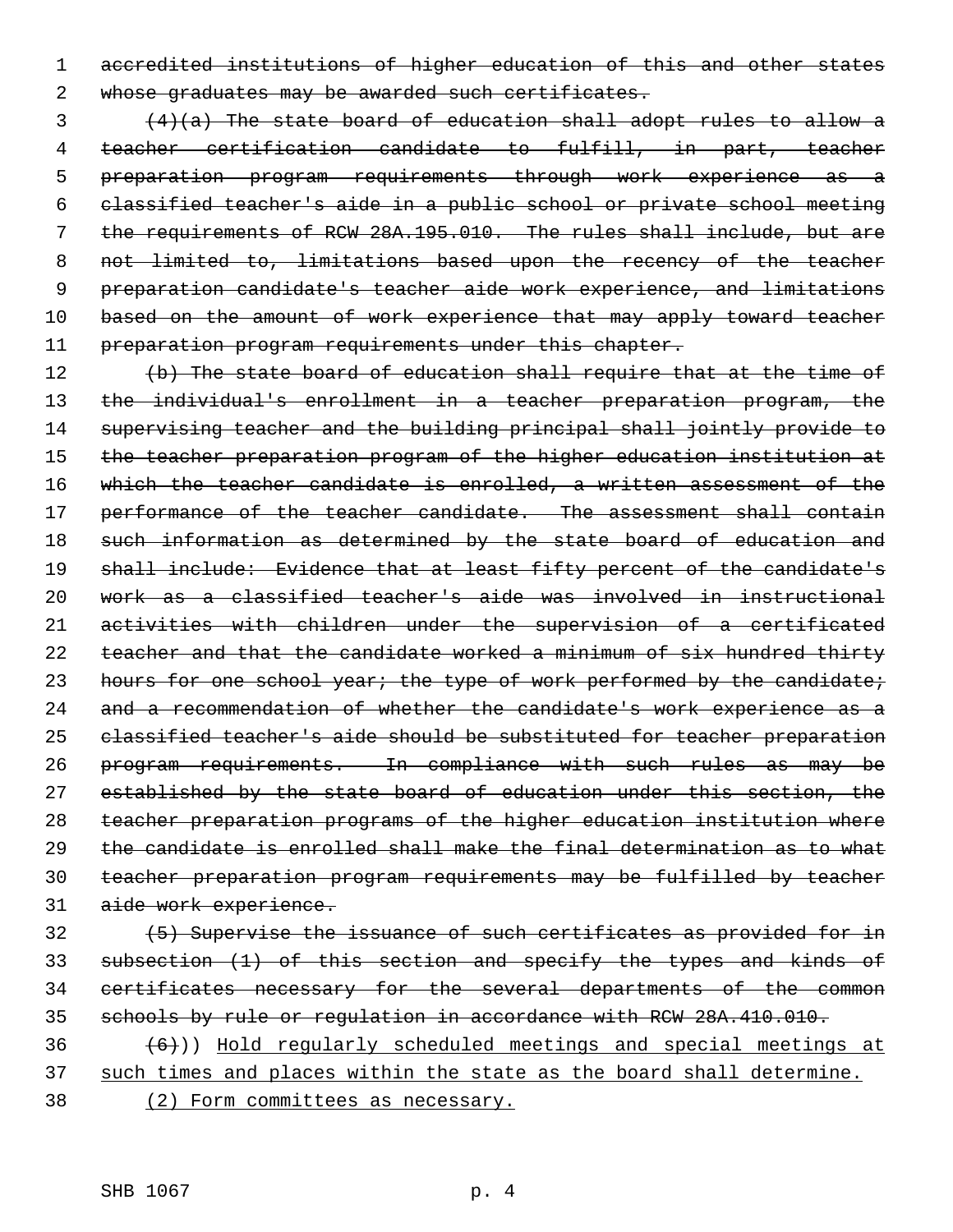#### (3) Seek advice from the public on the board's work.

 (4) Accredit, subject to such accreditation standards and procedures as may be established by the state board of education, all schools that apply for accreditation, and approve, subject to the provisions of RCW 28A.195.010, private schools carrying out a program for any or all of the grades kindergarten through twelve: PROVIDED, That no private school may be approved that operates a kindergarten program only: PROVIDED FURTHER, That no public or private schools shall be placed upon the list of accredited schools so long as secret societies are knowingly allowed to exist among its students by school officials: PROVIDED FURTHER, That the state board may elect to require all or certain classifications of the public schools to conduct and participate in such preaccreditation examination and evaluation processes as may now or hereafter be established by the board.

 $((+7))$  (5) Make rules and regulations governing the establishment in any existing nonhigh school district of any secondary program or any new grades in grades nine through twelve. Before any such program or any new grades are established the district must obtain prior approval of the state board.

 $((+8))$   $(6)$  Prepare such outline of study for the common schools as 21 the board shall deem necessary, and in conformance with legislative 22 requirements, and prescribe such rules for the general government of the common schools, as shall seek to secure regularity of attendance, prevent truancy, secure efficiency, and promote the true interest of the common schools.

 (( $\left(\frac{49}{1}\right)$ ) (7) Continuously reevaluate courses and other requirements and adopt and enforce regulations within the common schools so as to 28 meet the educational needs of students  $((and))_{\text{L}}$ 

 (8) Evaluate course of study requirements and articulate with the 30 institutions of higher education, work force representatives, and early learning policymakers and providers to coordinate and unify the work of the public school system.

33  $((+10))$  (9) Carry out board powers and duties relating to the 34 organization and reorganization of school districts ((under RCW 28A.315.010 through 28A.315.680 and 28A.315.900)).

36 ( $(\frac{11}{1})$ ) (10) Hear and decide appeals as otherwise provided by law. ((The state board of education is given the authority to)) (11)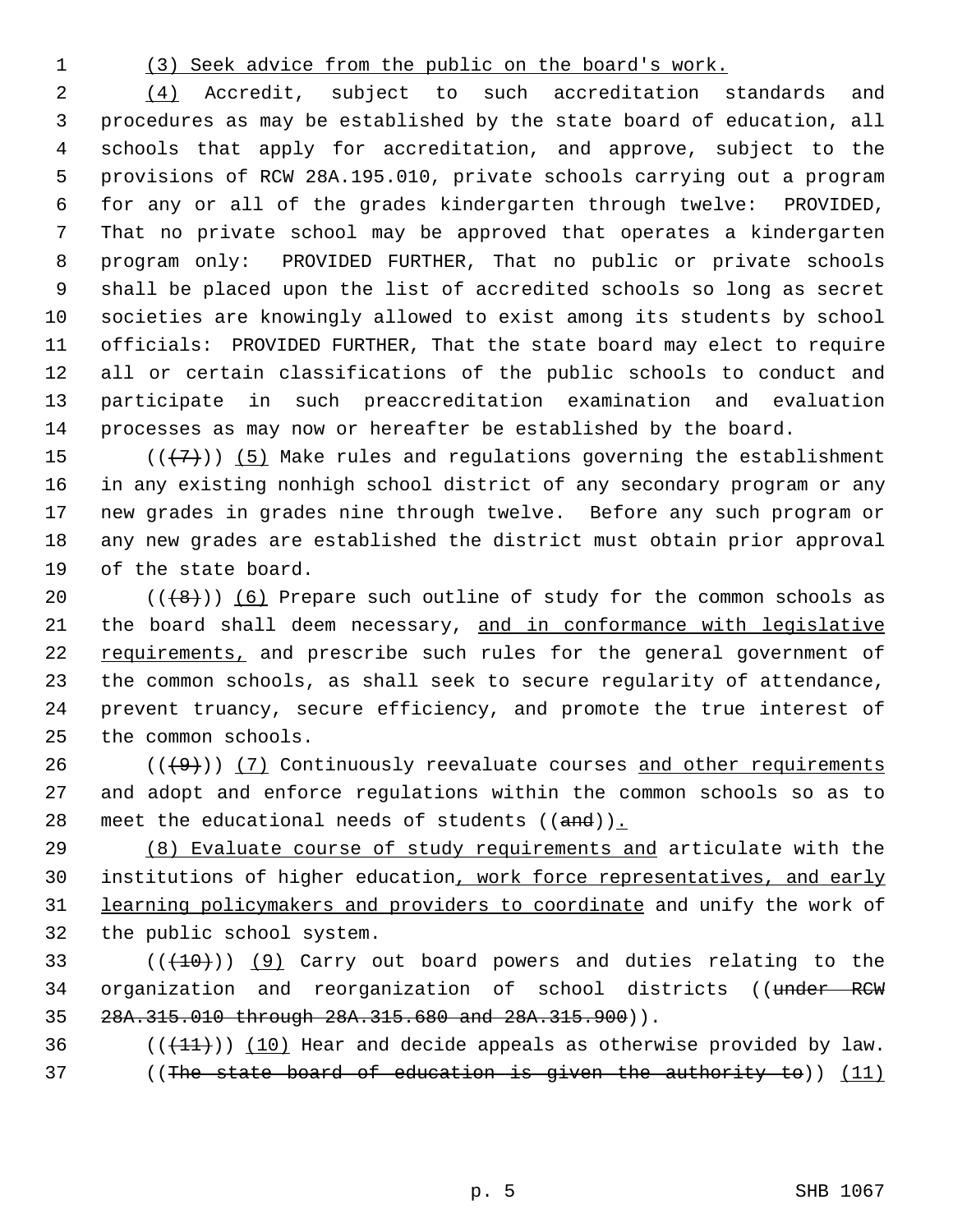1 Promulgate information and rules dealing with the prevention of child abuse for purposes of curriculum use in the common schools.

 (12) Hire an executive director and an administrative assistant to reside in the office of the superintendent of public instruction for administrative purposes. Any other personnel of the board shall be appointed as provided by RCW 28A.300.020. The executive director, 7 administrative assistant, and other personnel of the board are exempt from civil service, together with other staff as now or hereafter 9 designated as exempt in accordance with chapter 41.06 RCW.

 (13) Adopt a seal that shall be kept in the office of the superintendent of public instruction.

## **PART 2**

### **WASHINGTON PROFESSIONAL EDUCATOR STANDARDS BOARD**

 **Sec. 201.** RCW 28A.410.210 and 2000 c 39 s 103 are each amended to read as follows: The Washington professional educator standards board shall: (1) Establish policies and practices for the approval of programs 18 of courses, requirements, and other activities leading to educator certification including teacher, school administrator, and educational staff associate certification; (2) Establish policies and practices for the approval of the

 character of work required to be performed as a condition of entrance to and graduation from any educator preparation program including teacher, school administrator, and educational staff associate preparation program as provided in subsection (1) of this section;

 (3) Establish a list of accredited institutions of higher education of this and other states whose graduates may be awarded educator 28 certificates as teacher, school administrator, and educational staff associate and establish criteria and enter into agreements with other states to acquire reciprocal approval of educator preparation programs and certification, including teacher certification from the national board for professional teaching standards;

 (4) Establish policies for approval of nontraditional educator preparation programs;

(5) Conduct a review of educator program approval standards at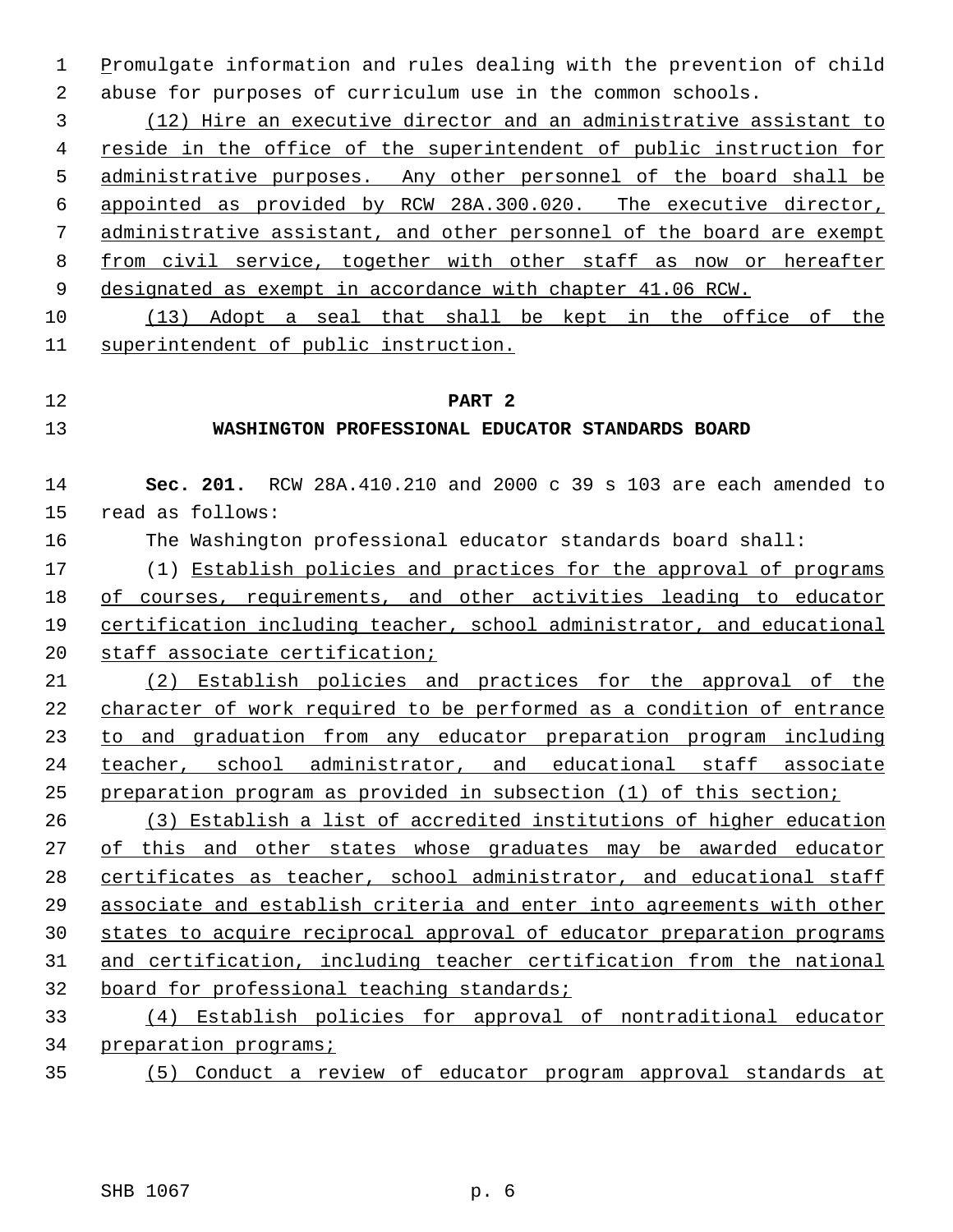least every five years, beginning in 2006, to reflect research findings 2 and assure continued improvement of preparation programs for teachers, administrators, and school specialized personnel; (6) Specify the types and kinds of educator certificates to be issued and conditions for certification in accordance with subsection (1) of this section and RCW 28A.410.010 and supervise the issuance of such certificates; (7) Establish prospective educator assessment systems as necessary, 9 including the prospective teacher assessment system for basic skills and subject knowledge that shall be required to obtain residency certification pursuant to RCW 28A.410.220 through 28A.410.240; (8) Hear and determine educator certification appeals as provided by RCW 28A.410.100; (9) Apply for and receive federal or other funds on behalf of the 15 state for purposes related to the duties of the board; (10) Adopt rules under chapter 34.05 RCW that are necessary for the 17 effective and efficient implementation of this chapter; (11) Submit annual reports and recommendations to the governor, the education and fiscal committees of the legislature, and the superintendent of public instruction concerning the duties and activities of the board; (12) Maintain data concerning educator preparation programs and 23 their quality, educator certification, educator employment trends and 24 needs, and other data deemed relevant by the board; (13) Serve as an advisory body to the superintendent of public 26 instruction ((and as the sole advisory body to the state board of 27 education)) on issues related to educator recruitment, hiring, ((preparation, certification including high quality alternative routes 29 to certification,)) mentoring and support, professional growth, 30 retention, governance, ((prospective teacher pedagogy assessment, prospective principal assessment,)) and educator evaluation including 32 but not limited to peer evaluation((, and revocation and suspension of licensure; (2) Submit annual reports and recommendations, beginning December 1, 2000, to the governor, the education and fiscal committees of the legislature, the state board of education, and the superintendent of public instruction concerning duties and activities within the board's advisory capacity. The Washington professional educator standards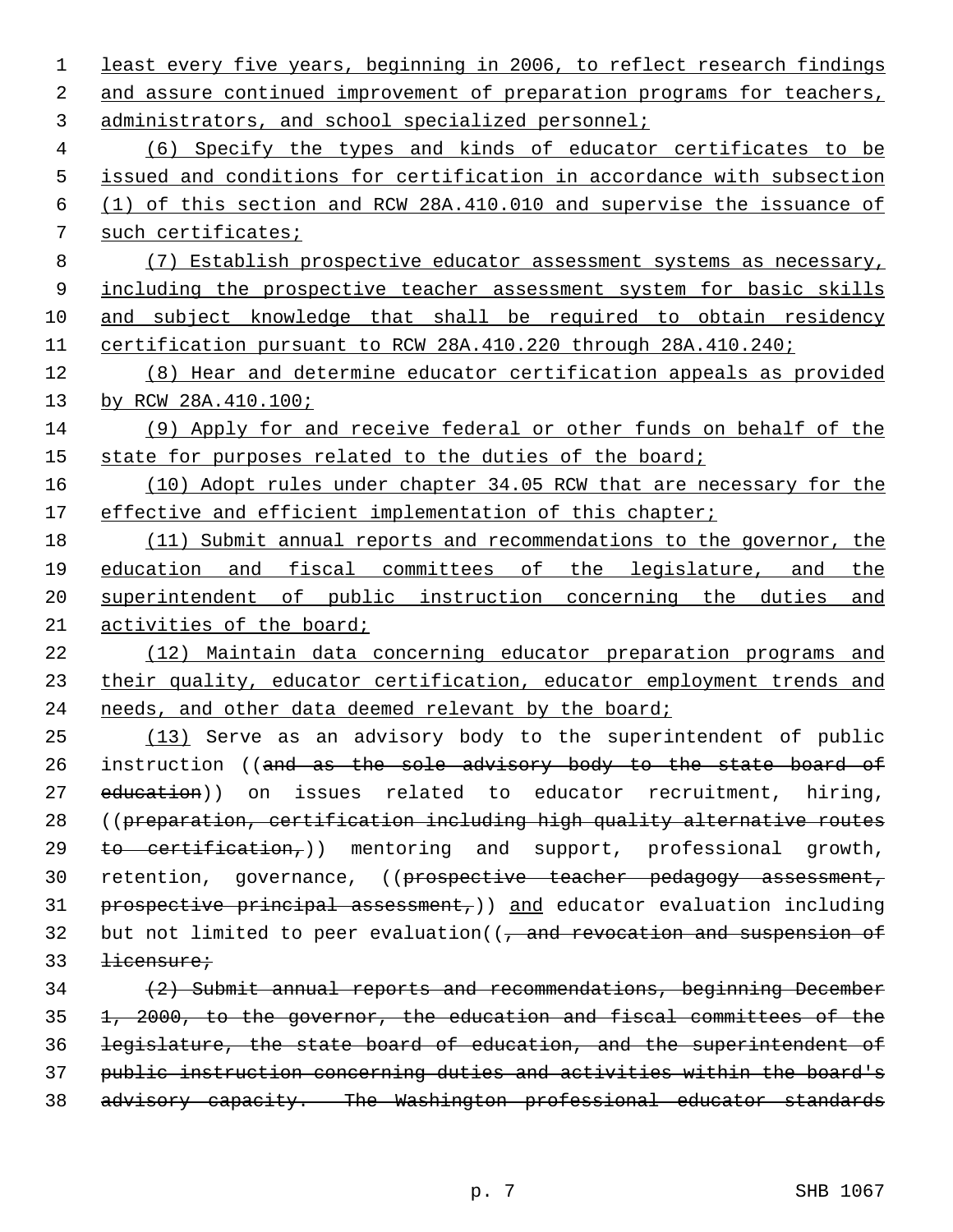board shall submit a separate report by December 1, 2000, to the governor, the education and fiscal committees of the legislature, the state board of education, and the superintendent of public instruction providing recommendations for at least two high quality alternative routes to teacher certification. In its deliberations, the board shall consider at least one route that permits persons with substantial subject matter expertise to achieve residency certification through an 8 on-the-job training program provided by a school district; and

9 (3) Establish the prospective teacher assessment system for basic

 skills and subject knowledge that shall be required to obtain residency 11 certification pursuant to RCW 28A.410.220 through 28A.410.240)).

 **Sec. 202.** RCW 28A.410.200 and 2003 1st sp.s. c 22 s 1 are each amended to read as follows:

 (1)(a) The Washington professional educator standards board is created, consisting of twenty members to be appointed by the governor 16 to four-year terms and the superintendent of public instruction( $\left(-\right)$ who 17 shall be an ex officio, nonvoting member)).

 (b) As the four-year terms of the first appointees expire or vacancies to the board occur for the first time, the governor shall appoint or reappoint the members of the board to one-year to four-year staggered terms. Once the one-year to three-year terms expire, all subsequent terms shall be for four years, with the terms expiring on June 30th of the applicable year. The terms shall be staggered in such a way that, where possible, the terms of members representing a specific group do not expire simultaneously.

 (c) No person may serve as a member of the board for more than two consecutive full four-year terms.

 (d) The governor shall annually appoint the chair of the board from among the teachers and principals on the board. No board member may serve as chair for more than two consecutive years.

 (2) Seven of the members shall be public school teachers, one shall be a private school teacher, three shall represent higher education educator preparation programs, four shall be school administrators, two shall be educational staff associates, one shall be a classified employee who assists in public school student instruction, one shall be a parent, and one shall be a member of the public.

(3) Public school teachers appointed to the board must: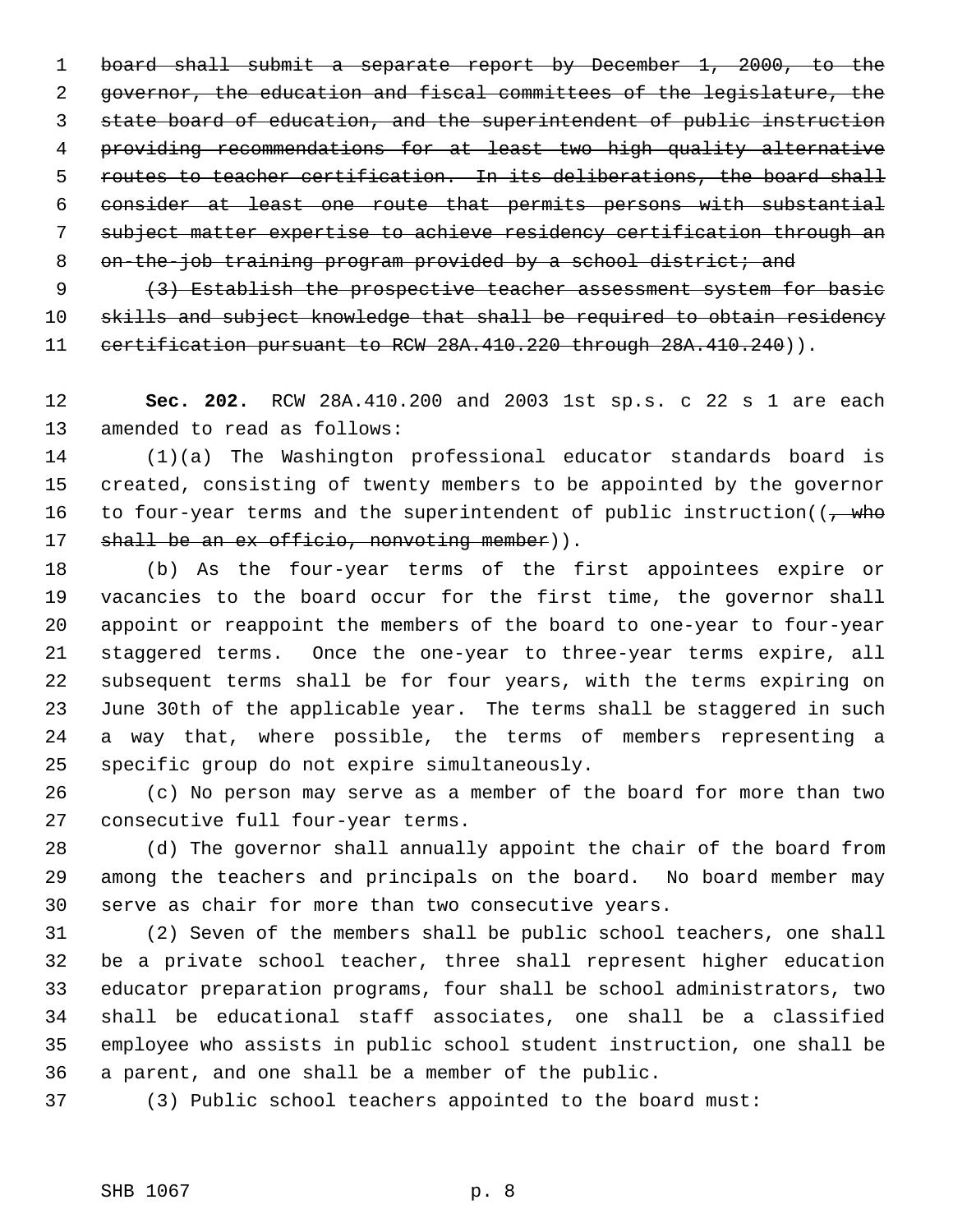(a) Have at least three years of teaching experience in a Washington public school;

 (b) Be currently certificated and actively employed in a teaching position; and

 (c) Include one teacher currently teaching at the elementary school level, one at the middle school level, one at the high school level, and one vocationally certificated.

(4) Private school teachers appointed to the board must:

 (a) Have at least three years of teaching experience in a 10 Washington approved private school; and

 (b) Be currently certificated and actively employed in a teaching position in an approved private school.

 (5) Appointees from higher education educator preparation programs must include two representatives from institutions of higher education as defined in RCW 28B.10.016 and one representative from an institution of higher education as defined in RCW 28B.07.020(4).

(6) School administrators appointed to the board must:

 (a) Have at least three years of administrative experience in a Washington public school district;

 (b) Be currently certificated and actively employed in a school administrator position; and

 (c) Include two public school principals, one Washington approved private school principal, and one superintendent.

(7) Educational staff associates appointed to the board must:

 (a) Have at least three years of educational staff associate experience in a Washington public school district; and

 (b) Be currently certificated and actively employed in an educational staff associate position.

(8) Public school classified employees appointed to the board must:

 (a) Have at least three years of experience in assisting in the instruction of students in a Washington public school; and

 (b) Be currently employed in a position that requires the employee to assist in the instruction of students.

 (9) Each major caucus of the house of representatives and the senate shall submit a list of at least one public school teacher. In making the public school teacher appointments, the governor shall select one nominee from each list provided by each caucus. The governor shall appoint the remaining members of the board from a list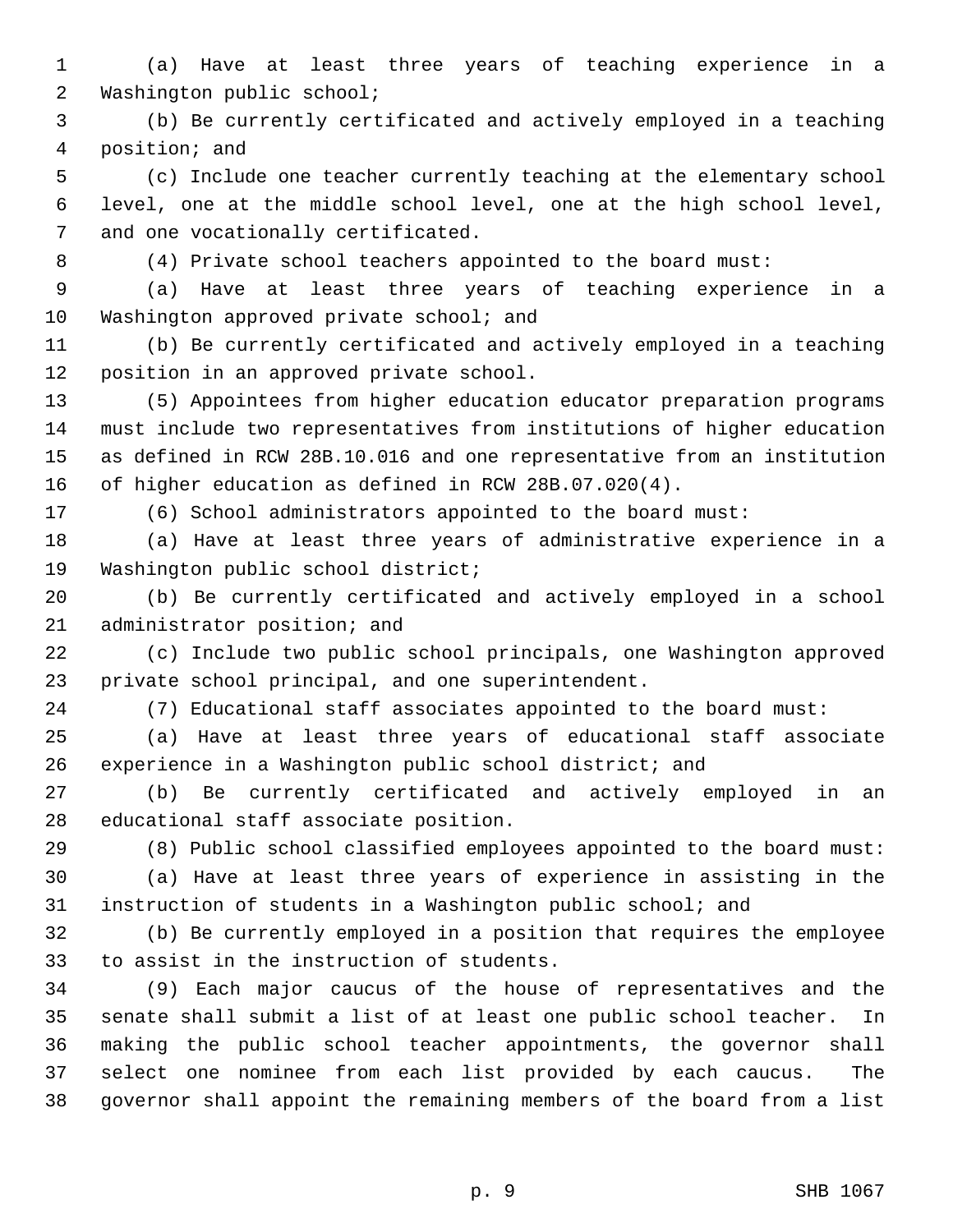of qualified nominees submitted to the governor by organizations representative of the constituencies of the board, from applications from other qualified individuals, or from both nominees and applicants.

 (10) All appointments to the board made by the governor shall be subject to confirmation by the senate.

 (11) The governor shall appoint the members of the initial board no later than June 1, 2000.

 (12) In appointing board members, the governor shall consider the diversity of the population of the state.

 (13) Each member of the board shall be compensated in accordance with RCW 43.03.240 and shall be reimbursed for travel expenses incurred in carrying out the duties of the board in accordance with RCW 43.03.050 and 43.03.060.

 (14) The governor may remove a member of the board for neglect of duty, misconduct, malfeasance or misfeasance in office, or for incompetency or unprofessional conduct as defined in chapter 18.130 RCW. In such a case, the governor shall file with the secretary of state a statement of the causes for and the order of removal from office, and the secretary of state shall send a certified copy of the statement of causes and order of removal to the last known post office address of the member.

 (15) If a vacancy occurs on the board, the governor shall appoint a replacement member from the nominees as specified in subsection (9) of this section to fill the remainder of the unexpired term. When filling a vacancy of a member nominated by a major caucus of the legislature, the governor shall select the new member from a list of at least one name submitted by the same caucus that provided the list from which the retiring member was appointed.

 (16) Members of the board shall hire an executive director and an administrative assistant to reside in the office of the superintendent of public instruction for administrative purposes only.

 **Sec. 203.** RCW 28A.410.010 and 2001 c 263 s 1 are each amended to read as follows:

 The ((state board of education)) Washington professional educator 35 standards board shall establish, publish, and enforce rules ((and regulations)) determining eligibility for and certification of personnel employed in the common schools of this state, including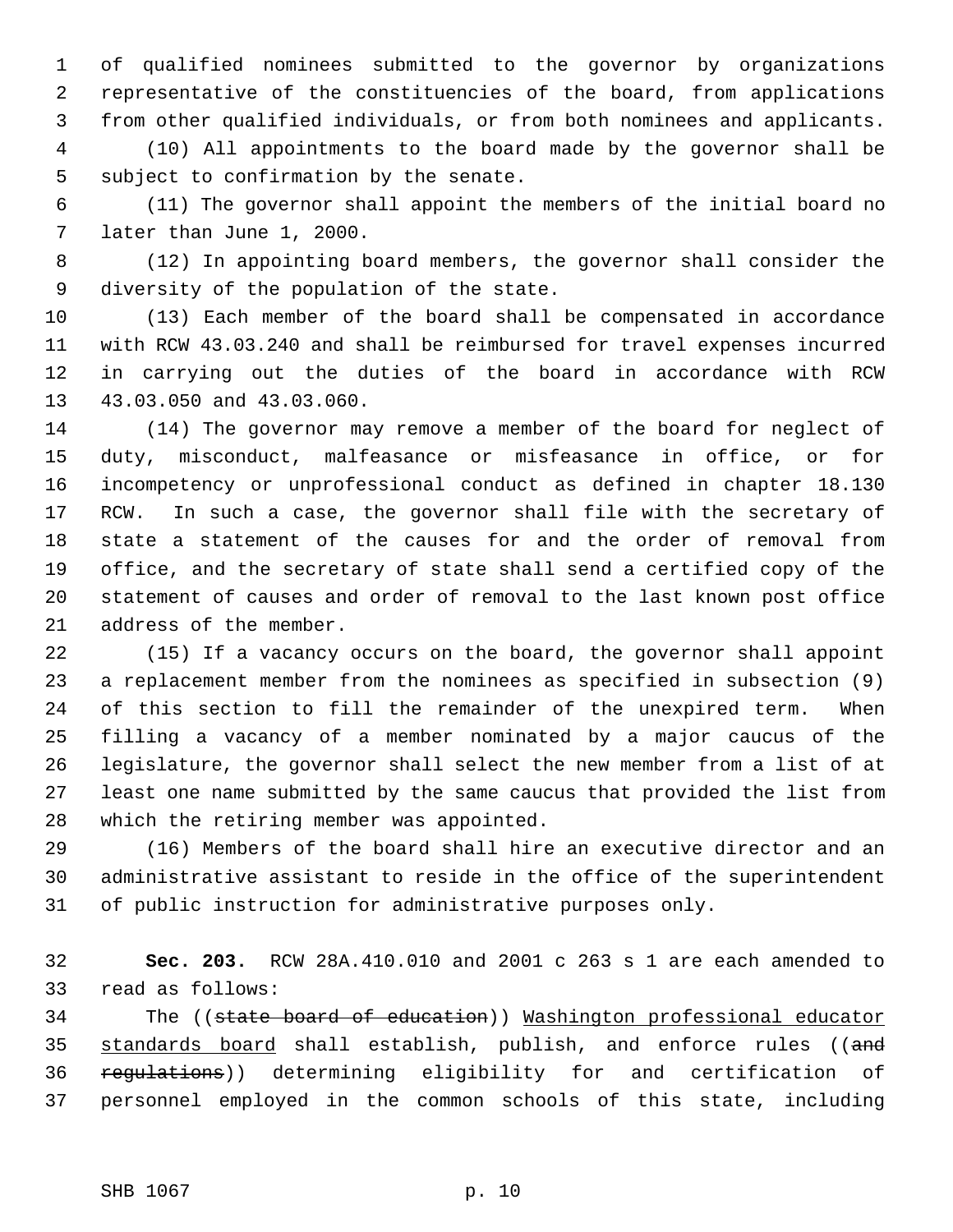certification for emergency or temporary, substitute or provisional duty and under such certificates or permits as the board shall deem proper or as otherwise prescribed by law. The rules shall require that the initial application for certification shall require a record check of the applicant through the Washington state patrol criminal identification system and through the federal bureau of investigation at the applicant's expense. The record check shall include a fingerprint check using a complete Washington state criminal identification fingerprint card. The superintendent of public instruction may waive the record check for any applicant who has had a record check within the two years before application. The rules shall permit a holder of a lapsed certificate but not a revoked or suspended certificate to be employed on a conditional basis by a school district with the requirement that the holder must complete any certificate renewal requirements established by the state board of education within two years of initial reemployment.

 In establishing rules pertaining to the qualifications of 18 instructors of American sign language the ((state)) board shall consult with the national association of the deaf, "sign instructors guidance network" (s.i.g.n.), and the Washington state association of the deaf for evaluation and certification of sign language instructors.

 The superintendent of public instruction shall act as the 23 administrator of any such rules ((and regulations)) and have the power to issue any certificates or permits and revoke the same in accordance 25 with board rules ((and requiations)).

 **Sec. 204.** RCW 28A.410.040 and 1992 c 141 s 101 are each amended to read as follows:

28 The ((state board of education)) Washington professional educator 29 standards board shall adopt rules providing that, except as provided in this section, all individuals qualifying for an initial-level teaching certificate after August 31, 1992, shall possess a baccalaureate degree in the arts, sciences, and/or humanities and have fulfilled the 33 requirements for teacher certification pursuant to RCW ((28A.305.130)  $(1)$  and  $(2)$ ))  $28A.410.210$ . However, candidates for grades preschool through eight certificates shall have fulfilled the requirements for a major as part of their baccalaureate degree. If the major is in early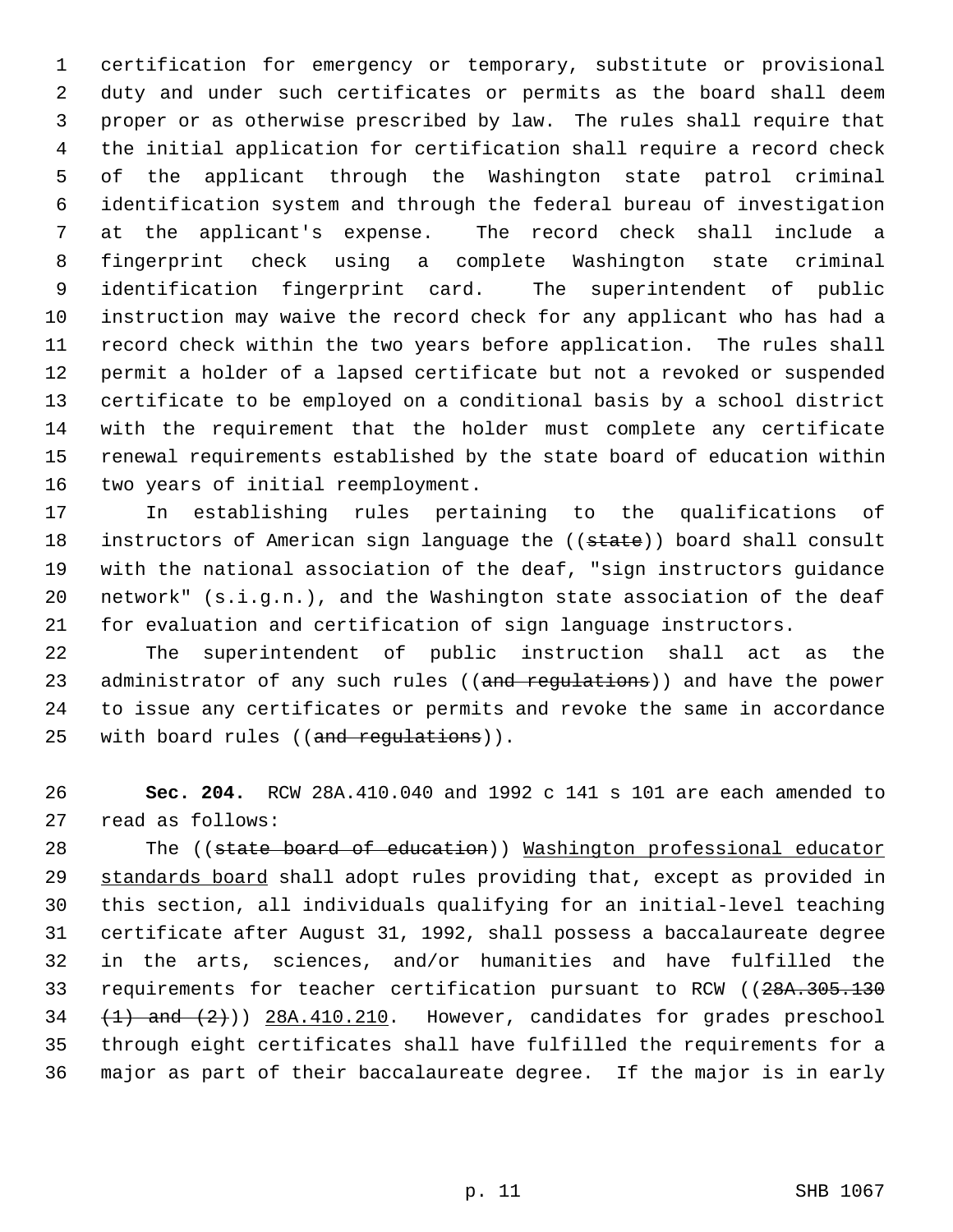childhood education, elementary education, or special education, the candidate must have at least thirty quarter hours or twenty semester hours in one academic field.

 **Sec. 205.** RCW 28A.410.050 and 1992 c 141 s 102 are each amended to read as follows:

 The ((state board of education)) Washington professional educator standards board shall develop and adopt rules establishing baccalaureate and masters degree equivalency standards for vocational instructors performing instructional duties and acquiring certification after August 31, 1992.

 **Sec. 206.** RCW 28A.410.060 and 1990 c 33 s 407 are each amended to read as follows:

 The fee for any certificate, or any renewal thereof, issued by the authority of the state of Washington, and authorizing the holder to teach or perform other professional duties in the public schools of the state shall be not less than one dollar or such reasonable fee therefor 17 as the ((state board of education)) Mashington professional educator 18 <u>standards board</u> by rule ((<del>or regulation</del>)) shall deem necessary therefor. The fee must accompany the application and cannot be refunded unless the application is withdrawn before it is finally considered. The educational service district superintendent, or other official authorized to receive such fee, shall within thirty days transmit the same to the treasurer of the county in which the office of the educational service district superintendent is located, to be by him or her placed to the credit of said school district or educational service district: PROVIDED, That if any school district collecting fees for the certification of professional staff does not hold a professional training institute separate from the educational service district then all such moneys shall be placed to the credit of the educational service district.

 Such fees shall be used solely for the purpose of precertification professional preparation, program evaluation, and professional in-33 service training programs in accord with rules ((and regulations)) of the ((state board of education)) Washington professional educator standards board herein authorized.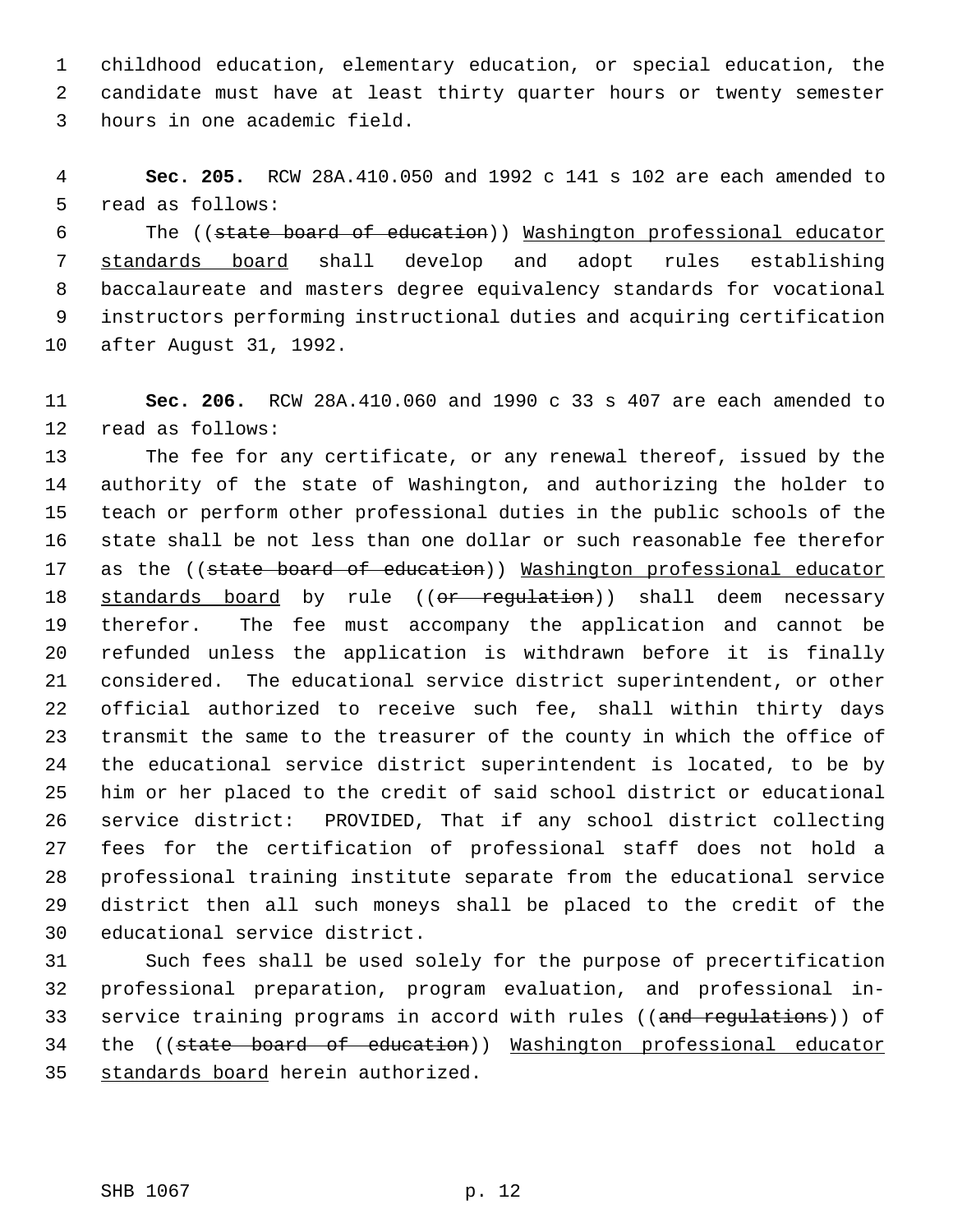**Sec. 207.** RCW 28A.410.100 and 1992 c 159 s 6 are each amended to read as follows:

 Any teacher whose certificate to teach has been questioned under RCW 28A.410.090 shall have a right to be heard by the issuing authority before his or her certificate is revoked. Any teacher whose certificate to teach has been revoked shall have a right of appeal to the ((state board of education)) Washington professional educator standards board if notice of appeal is given by written affidavit to the board within thirty days after the certificate is revoked.

10 An appeal to the ((state board of education)) Washington 11 professional educator standards board within the time specified shall operate as a stay of revocation proceedings until the next regular or special meeting of said board and until the board's decision has been rendered.

 **Sec. 208.** RCW 28A.410.120 and 1990 c 33 s 411 are each amended to read as follows:

17 Motwithstanding any other provision of this title, the ((state 18 board of education)) Washington professional educator standards board or superintendent of public instruction shall not require any professional certification or other qualifications of any person elected superintendent of a local school district by that district's board of directors, or any person hired in any manner to fill a position designated as, or which is, in fact, deputy superintendent, or assistant superintendent.

 **Sec. 209.** RCW 28A.415.023 and 1997 c 90 s 1 are each amended to read as follows:

 (1) Credits earned by certificated instructional staff after September 1, 1995, shall be eligible for application to the salary schedule developed by the legislative evaluation and accountability program committee only if the course content:

 (a) Is consistent with a school-based plan for mastery of student learning goals as referenced in RCW ((28A.320.205)) 28A.655.110, the annual school performance report, for the school in which the individual is assigned;

 (b) Pertains to the individual's current assignment or expected assignment for the subsequent school year;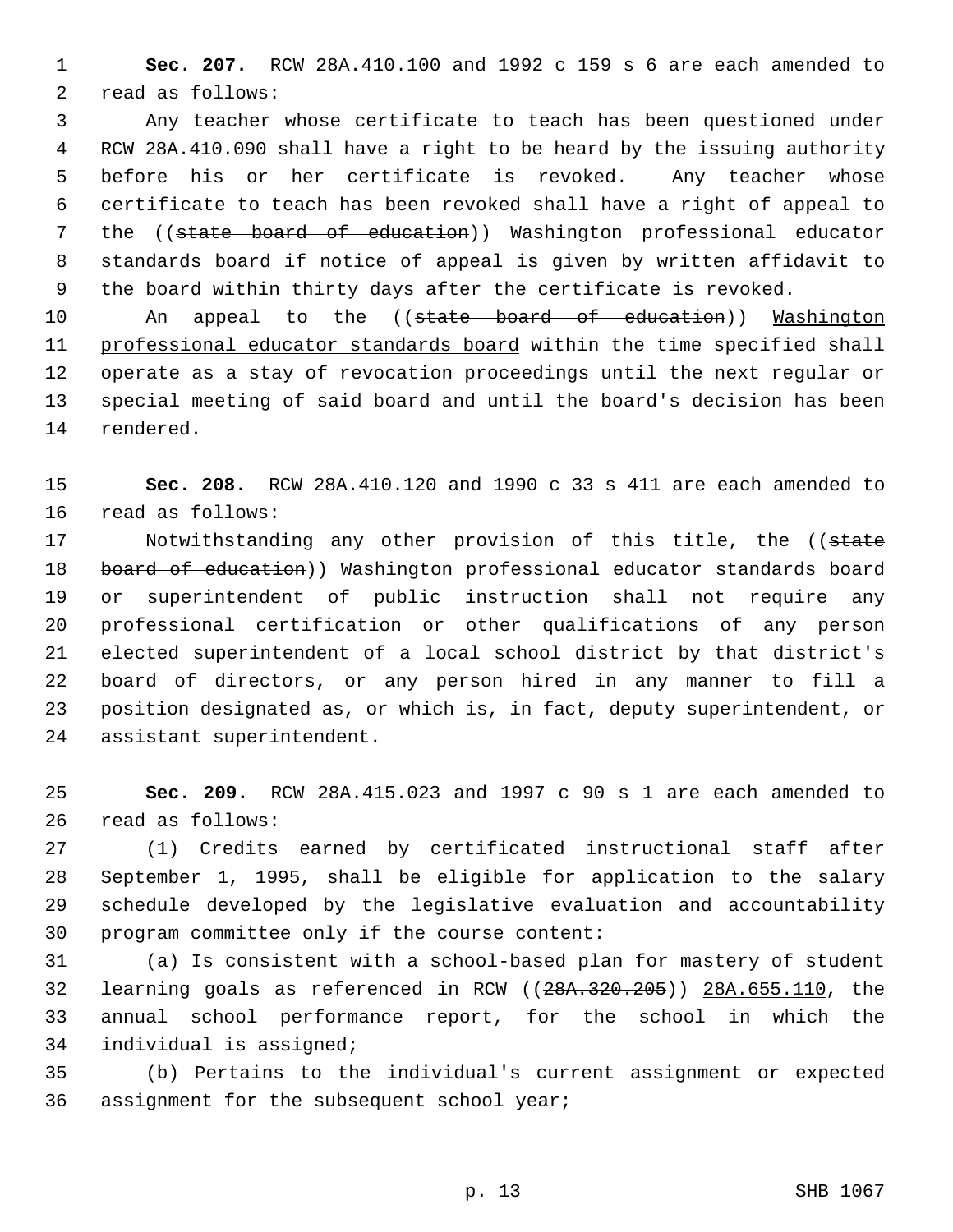(c) Is necessary to obtain an endorsement as prescribed by the ((state board of education)) Washington professional educator standards board;

 (d) Is specifically required to obtain advanced levels of certification; or

 (e) Is included in a college or university degree program that pertains to the individual's current assignment, or potential future assignment, as a certified instructional staff.

 (2) For the purpose of this section, "credits" mean college quarter hour credits and equivalent credits for approved in-service, approved continuing education, or approved internship hours computed in accordance with RCW 28A.415.020.

 (3) The superintendent of public instruction shall adopt rules and standards consistent with the limits established by this section for certificated instructional staff.

 **Sec. 210.** RCW 28A.415.060 and 1991 c 155 s 1 are each amended to read as follows:

18 The ((state board of education)) Washington professional educator 19 standards board rules for continuing education shall provide that educational staff associates may use credits or clock hours that satisfy the continuing education requirements for their state professional licensure, if any, to fulfill the continuing education 23 requirements established by the ((state board of education)) Washington professional educator standards board.

 **Sec. 211.** RCW 28A.415.205 and 1991 c 238 s 75 are each amended to read as follows:

 (1) The Washington state minority teacher recruitment program is 28 established. The program shall be administered by the ((state board of 29 education)) Washington professional educator standards board. The ((state board of education)) Washington professional educator standards 31 board shall consult with the higher education coordinating board, representatives of institutions of higher education, education organizations having an interest in teacher recruitment issues, the superintendent of public instruction, the state board for community and technical colleges, the department of employment security, and the work force training and education coordinating board. The program shall be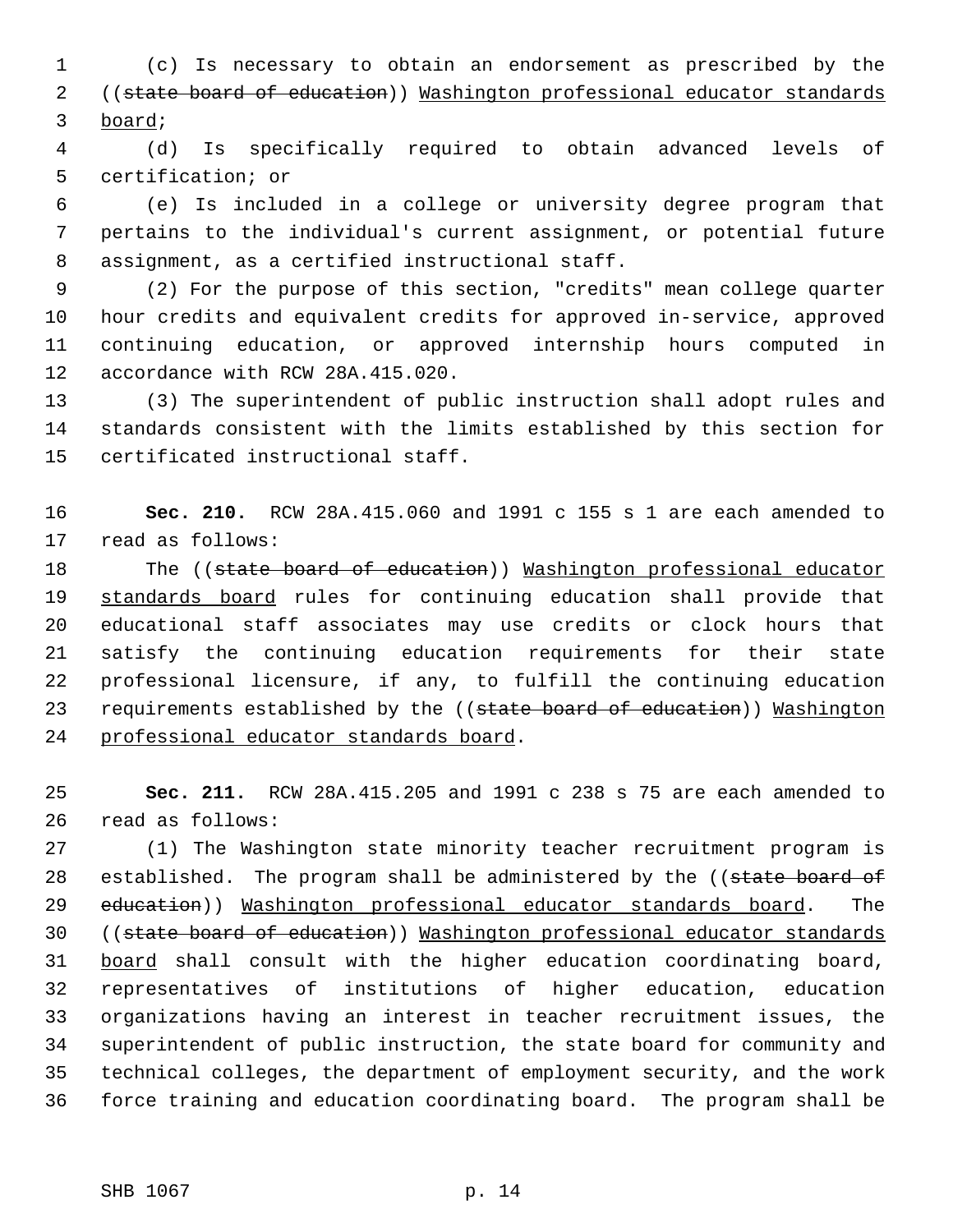designed to recruit future teachers from students in the targeted groups who are in the ninth through twelfth grades and from adults in the targeted groups who have entered other occupations.

(2) The program shall include the following:

 (a) Encouraging students in targeted groups in grades nine through twelve to acquire the academic and related skills necessary to prepare for the study of teaching at an institution of higher education;

 (b) Promoting teaching career opportunities to develop an awareness of opportunities in the education profession;

 (c) Providing opportunities for students to experience the application of regular high school course work to activities related to 12 a teaching career; and

 (d) Providing for increased cooperation among institutions of higher education including community colleges, the superintendent of 15 public instruction, the ((state board of education)) Washington 16 professional educator standards board, and local school districts in working toward the goals of the program.

 **Sec. 212.** RCW 28A.150.060 and 1990 c 33 s 102 are each amended to read as follows:

 The term "certificated employee" as used in RCW 28A.195.010, 28A.150.060, 28A.150.260, 28A.405.100, 28A.405.210, 28A.405.240, 28A.405.250, 28A.405.300 through 28A.405.380, and chapter 41.59 RCW, shall include those persons who hold certificates as authorized by rule 24 ((or regulation)) of the ((state board of education)) Washington 25 professional educator standards board or the superintendent of public instruction.

 **Sec. 213.** RCW 28A.170.080 and 1990 c 33 s 157 are each amended to read as follows:

 (1) Grants provided under RCW 28A.170.090 may be used solely for services provided by a substance abuse intervention specialist or for dedicated staff time for counseling and intervention services provided by any school district certificated employee who has been trained by and has access to consultation with a substance abuse intervention specialist. Services shall be directed at assisting students in kindergarten through twelfth grade in overcoming problems of drug and alcohol abuse, and in preventing abuse and addiction to such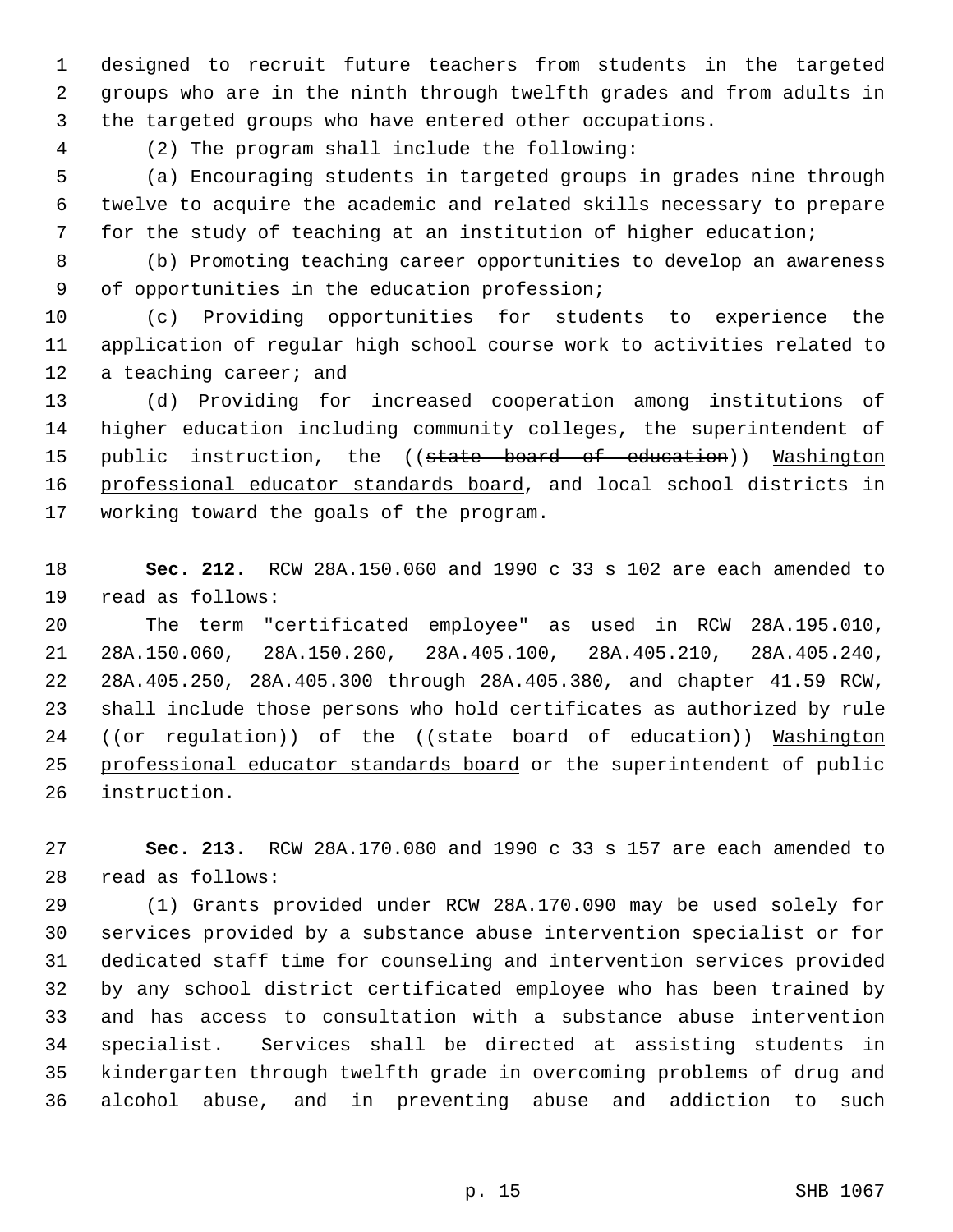substances, including nicotine. The grants shall require local matching funds so that the grant amounts support a maximum of eighty percent of the costs of the services funded. The services of a substance abuse intervention specialist may be obtained by means of a contract with a state or community services agency or a drug treatment center. Services provided by a substance abuse intervention specialist may include:

 (a) Individual and family counseling, including preventive counseling;

10 (b) Assessment and referral for treatment;

(c) Referral to peer support groups;

(d) Aftercare;

(e) Development and supervision of student mentor programs;

 (f) Staff training, including training in the identification of high-risk children and effective interaction with those children in the classroom; and

 (g) Development and coordination of school drug and alcohol core teams, involving staff, students, parents, and community members.

 (2) For the purposes of this section, "substance abuse intervention specialist" means any one of the following, except that diagnosis and assessment, counseling and aftercare specifically identified with treatment of chemical dependency shall be performed only by personnel who meet the same qualifications as are required of a qualified chemical dependency counselor employed by an alcoholism or drug treatment program approved by the department of social and health services.

 (a) An educational staff associate employed by a school district or educational service district who holds certification as a school counselor, school psychologist, school nurse, or school social worker under ((state board of education)) Washington professional educator 31 <u>standards board</u> rules adopted pursuant to RCW ((28A.305.130)) 28A.410.210;

 (b) An individual who meets the definition of a qualified drug or alcohol counselor established by the bureau of alcohol and substance abuse;

 (c) A counselor, social worker, or other qualified professional 37 employed by the department of social and health services;

(d) A psychologist licensed under chapter 18.83 RCW; or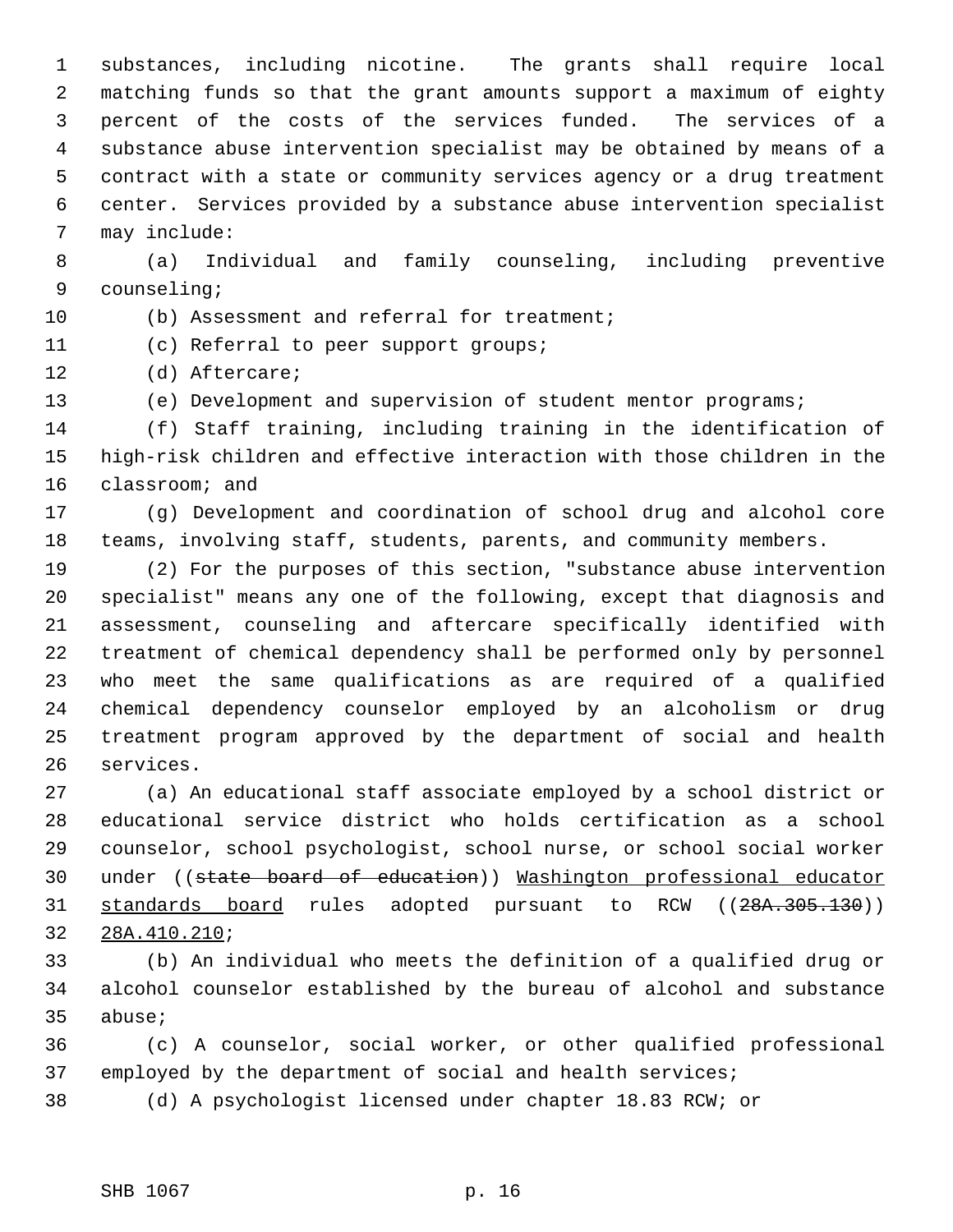(e) A children's mental health specialist as defined in RCW 71.34.020.

 **Sec. 214.** RCW 28A.205.010 and 1999 c 348 s 2 are each amended to read as follows:

 (1) As used in this chapter, unless the context thereof shall clearly indicate to the contrary:

 "Education center" means any private school operated on a profit or nonprofit basis which does the following:

 (a) Is devoted to the teaching of basic academic skills, including specific attention to improvement of student motivation for achieving, and employment orientation.

 (b) Operates on a clinical, client centered basis. This shall include, but not be limited to, performing diagnosis of individual educational abilities, determination and setting of individual goals, prescribing and providing individual courses of instruction therefor, and evaluation of each individual client's progress in his or her educational program.

 (c) Conducts courses of instruction by professionally trained 19 personnel certificated by the ((state board of education)) Mashington professional educator standards board according to rules adopted for the purposes of this chapter and providing, for certification purposes, that a year's teaching experience in an education center shall be deemed equal to a year's teaching experience in a common or private school.

 (2) For purposes of this chapter, basic academic skills shall include the study of mathematics, speech, language, reading and composition, science, history, literature and political science or civics; it shall not include courses of a vocational training nature and shall not include courses deemed nonessential to the accrediting of the common schools or the approval of private schools under RCW 28A.305.130.

 (3) The state board of education shall certify an education center only upon application and (a) determination that such school comes within the definition thereof as set forth in subsection (1) of this section and (b) demonstration on the basis of actual educational performance of such applicants' students which shows after consideration of their students' backgrounds, educational gains that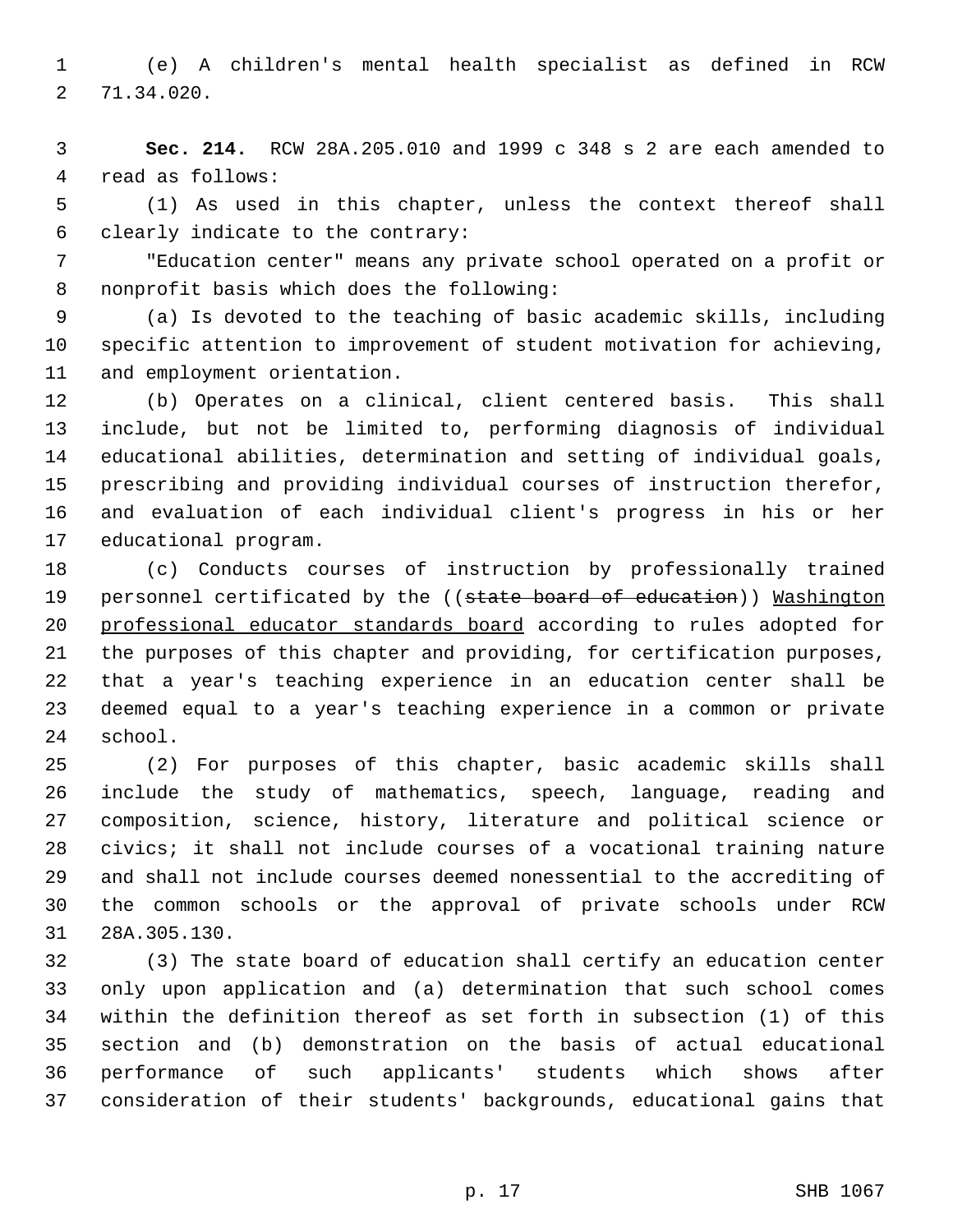are a direct result of the applicants' educational program. Such certification may be withdrawn if the board finds that a center fails to provide adequate instruction in basic academic skills. No education center certified by the state board of education pursuant to this section shall be deemed a common school under RCW 28A.150.020 or a private school for the purposes of RCW 28A.195.010 through 28A.195.050.

 **Sec. 215.** RCW 28A.205.050 and 1995 c 335 s 201 are each amended to read as follows:

 In accordance with chapter 34.05 RCW, the administrative procedure 10 act, the ((state board of education)) Washington professional educator 11 standards board with respect to the matter of certification, and the superintendent of public instruction with respect to all other matters, shall have the power and duty to make the necessary rules to carry out the purpose and intent of this chapter.

 **Sec. 216.** RCW 28A.405.210 and 1996 c 201 s 1 are each amended to read as follows:

 No teacher, principal, supervisor, superintendent, or other certificated employee, holding a position as such with a school district, hereinafter referred to as "employee", shall be employed except by written order of a majority of the directors of the district at a regular or special meeting thereof, nor unless he or she is the holder of an effective teacher's certificate or other certificate 23 required by law or the ((state board of education)) Washington professional educator standards board for the position for which the employee is employed.

 The board shall make with each employee employed by it a written contract, which shall be in conformity with the laws of this state, and except as otherwise provided by law, limited to a term of not more than one year. Every such contract shall be made in duplicate, one copy to be retained by the school district superintendent or secretary and one copy to be delivered to the employee. No contract shall be offered by any board for the employment of any employee who has previously signed an employment contract for that same term in another school district of the state of Washington unless such employee shall have been released from his or her obligations under such previous contract by the board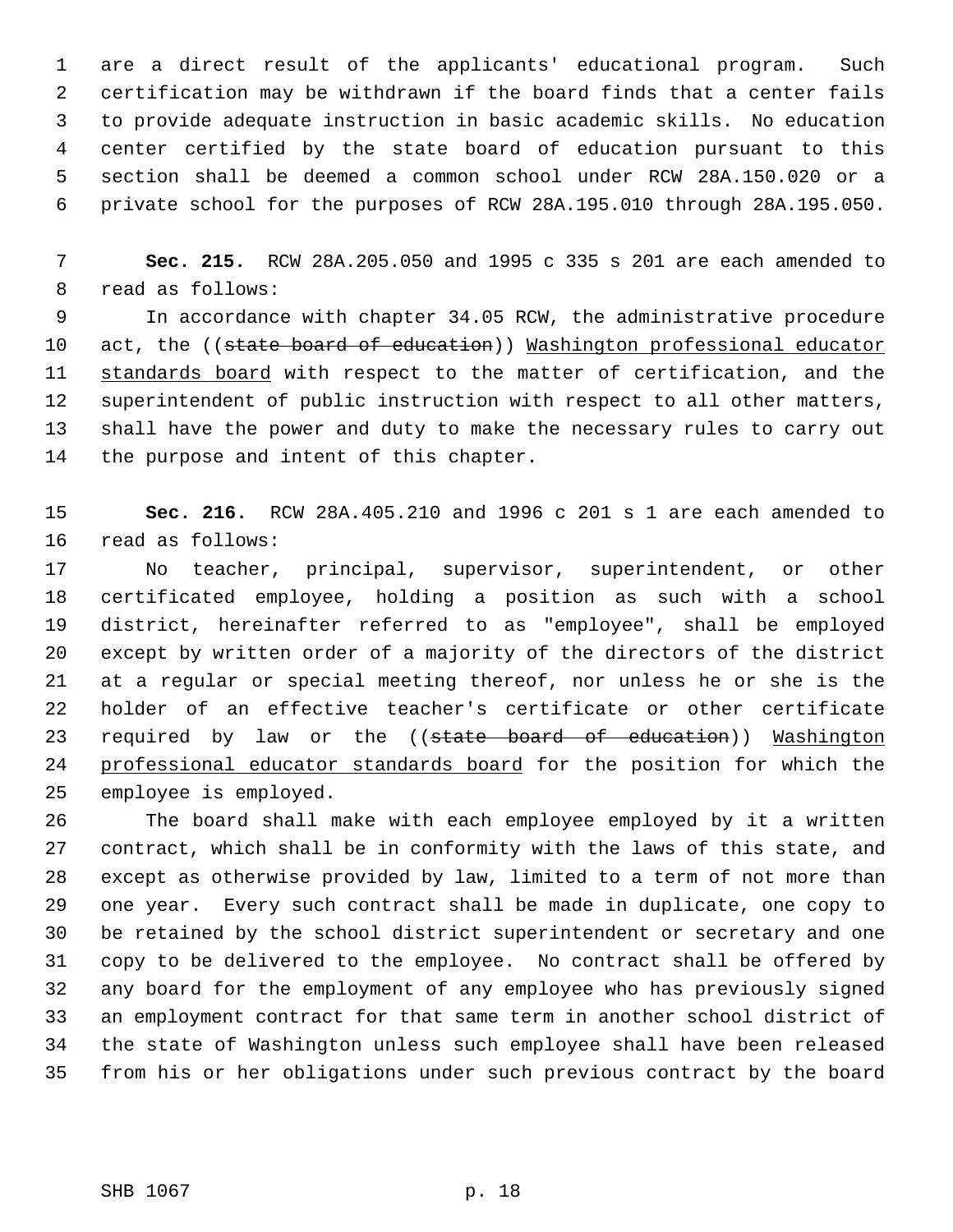of directors of the school district to which he or she was obligated. Any contract signed in violation of this provision shall be void.

 In the event it is determined that there is probable cause or causes that the employment contract of an employee should not be renewed by the district for the next ensuing term such employee shall be notified in writing on or before May 15th preceding the commencement of such term of that determination, or if the omnibus appropriations act has not passed the legislature by May 15th, then notification shall be no later than June 1st, which notification shall specify the cause or causes for nonrenewal of contract. Such determination of probable cause for certificated employees, other than the superintendent, shall be made by the superintendent. Such notice shall be served upon the employee personally, or by certified or registered mail, or by leaving a copy of the notice at the house of his or her usual abode with some person of suitable age and discretion then resident therein. Every such employee so notified, at his or her request made in writing and filed with the president, chair or secretary of the board of directors of the district within ten days after receiving such notice, shall be granted opportunity for hearing pursuant to RCW 28A.405.310 to determine whether there is sufficient cause or causes for nonrenewal of contract: PROVIDED, That any employee receiving notice of nonrenewal of contract due to an enrollment decline or loss of revenue may, in his or her request for a hearing, stipulate that initiation of the arrangements for a hearing officer as provided for by RCW 28A.405.310(4) shall occur within ten days following July 15 rather than the day that the employee submits the request for a hearing. If any such notification or opportunity for hearing is not timely given, the employee entitled thereto shall be conclusively presumed to have been reemployed by the district for the next ensuing term upon contractual terms identical with those which would have prevailed if his or her employment had actually been renewed by the board of directors for such ensuing term.

 This section shall not be applicable to "provisional employees" as so designated in RCW 28A.405.220; transfer to a subordinate certificated position as that procedure is set forth in RCW 28A.405.230 shall not be construed as a nonrenewal of contract for the purposes of this section.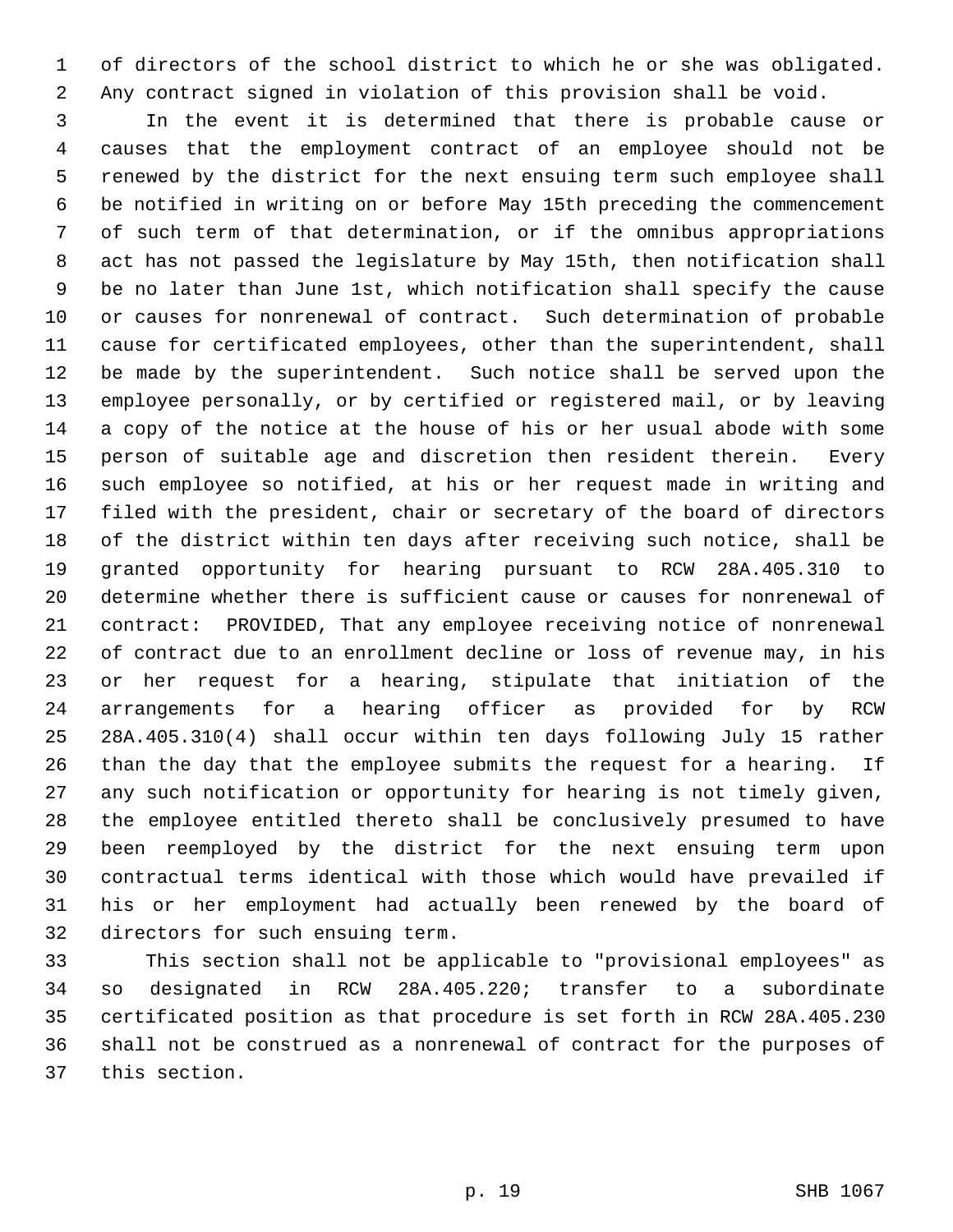**Sec. 217.** RCW 28B.10.140 and 2004 c 60 s 1 are each amended to read as follows:

 The University of Washington, Washington State University, Central Washington University, Eastern Washington University, Western Washington University, and The Evergreen State College are each authorized to train teachers and other personnel for whom teaching 7 certificates or special credentials prescribed by the ((state board of education)) Washington professional educator standards board are required, for any grade, level, department, or position of the public schools of the state.

 **Sec. 218.** RCW 18.118.010 and 1990 c 33 s 553 are each amended to read as follows:

 (1) The purpose of this chapter is to establish guidelines for the regulation of the real estate profession and other business professions which may seek legislation to substantially increase their scope of practice or the level of regulation of the profession, and for the regulation of business professions not licensed or regulated on July 26, 1987: PROVIDED, That the provisions of this chapter are not intended and shall not be construed to: (a) Apply to any regulatory entity created prior to July 26, 1987, except as provided in this chapter; (b) affect the powers and responsibilities of the 22 superintendent of public instruction or ((state board of education)) Washington professional educator standards board under RCW 24 ((28A.305.130)) 28A.410.210 and 28A.410.010; (c) apply to or interfere in any way with the practice of religion or to any kind of treatment by prayer; (d) apply to any remedial or technical amendments to any statutes which licensed or regulated activity before July 26, 1987; and (e) apply to proposals relating solely to continuing education. The legislature believes that all individuals should be permitted to enter into a business profession unless there is an overwhelming need for the state to protect the interests of the public by restricting entry into the profession. Where such a need is identified, the regulation adopted by the state should be set at the least restrictive level consistent with the public interest to be protected.

 (2) It is the intent of this chapter that no regulation shall be imposed upon any business profession except for the exclusive purpose of protecting the public interest. All bills introduced in the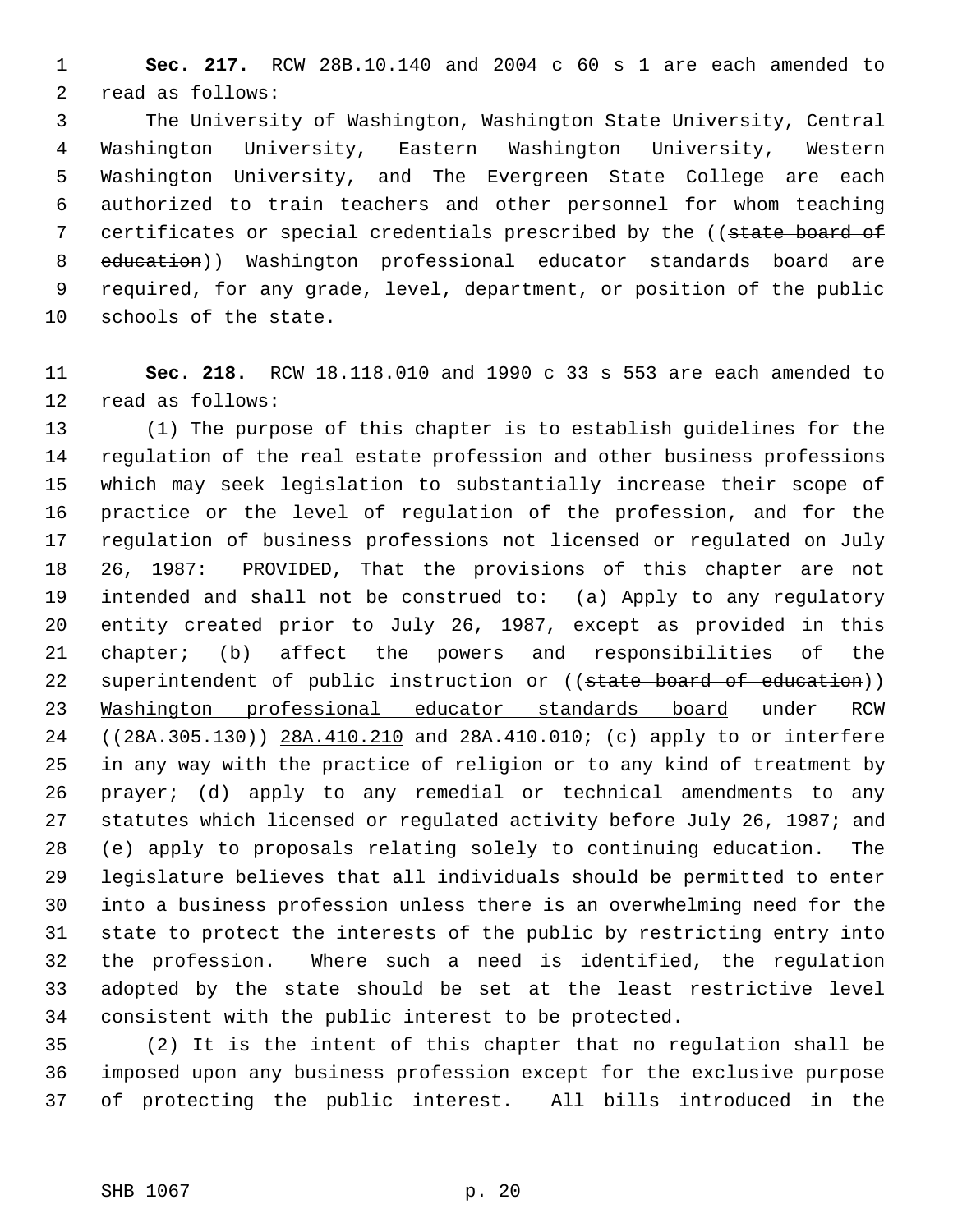legislature to regulate a business profession for the first time should be reviewed according to the following criteria. A business profession should be regulated by the state only when:

 (a) Unregulated practice can clearly harm or endanger the health, safety, or welfare of the public, and the potential for the harm is easily recognizable and not remote or dependent upon tenuous argument;

 (b) The public needs and can reasonably be expected to benefit from an assurance of initial and continuing professional ability; and

 (c) The public cannot be effectively protected by other means in a more cost-beneficial manner.

 (3) After evaluating the criteria in subsection (2) of this section and considering governmental and societal costs and benefits, if the legislature finds that it is necessary to regulate a business profession not previously regulated by law, the least restrictive alternative method of regulation should be implemented, consistent with the public interest and this section:

 (a) Where existing common law and statutory civil actions and criminal prohibitions are not sufficient to eradicate existing harm, the regulation should provide for stricter civil actions and criminal prosecutions;

 (b) Where a service is being performed for individuals involving a hazard to the public health, safety, or welfare, the regulation should impose inspection requirements and enable an appropriate state agency to enforce violations by injunctive relief in court, including, but not limited to, regulation of the business activity providing the service 26 rather than the employees of the business;

 (c) Where the threat to the public health, safety, or economic well-being is relatively small as a result of the operation of the business profession, the regulation should implement a system of registration;

 (d) Where the consumer may have a substantial basis for relying on the services of a practitioner, the regulation should implement a system of certification; or

 (e) Where apparent that adequate regulation cannot be achieved by means other than licensing, the regulation should implement a system of licensing.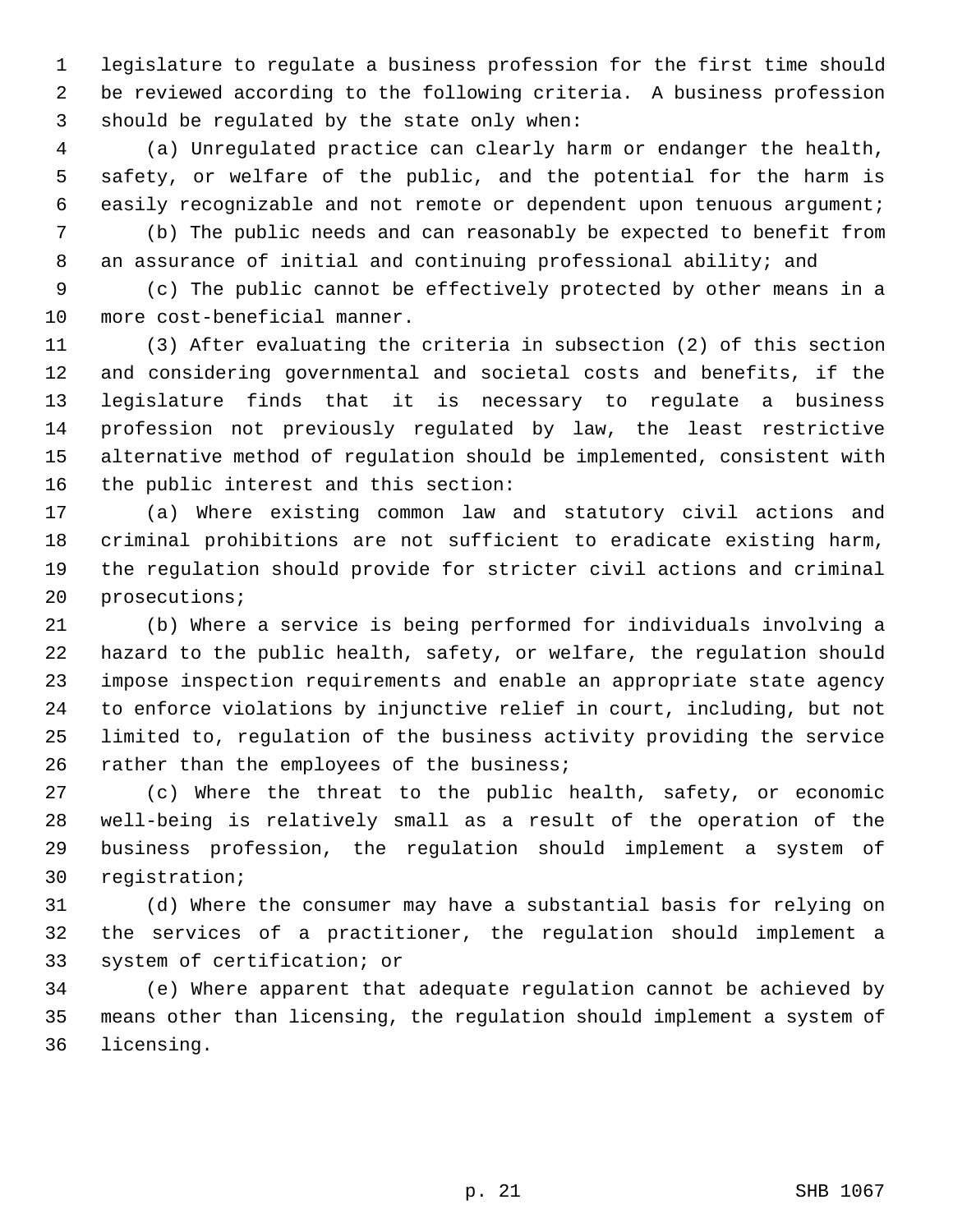**Sec. 219.** RCW 18.120.010 and 1990 c 33 s 554 are each amended to read as follows:

 (1) The purpose of this chapter is to establish guidelines for the regulation of health professions not licensed or regulated prior to July 24, 1983, and those licensed or regulated health professions which seek to substantially increase their scope of practice: PROVIDED, That the provisions of this chapter are not intended and shall not be construed to: (a) Apply to any regulatory entity created prior to July 24, 1983, except as provided in this chapter; (b) affect the powers and 10 responsibilities of the superintendent of public instruction or ((state 11 board of education)) Washington professional educator standards board 12 under RCW ((28A.305.130)) 28A.410.210 and 28A.410.010; (c) apply to or interfere in any way with the practice of religion or to any kind of treatment by prayer; and (d) apply to any remedial or technical amendments to any statutes which licensed or regulated activity before July 24, 1983. The legislature believes that all individuals should be permitted to enter into a health profession unless there is an overwhelming need for the state to protect the interests of the public by restricting entry into the profession. Where such a need is identified, the regulation adopted by the state should be set at the least restrictive level consistent with the public interest to be protected.

 (2) It is the intent of this chapter that no regulation shall, after July 24, 1983, be imposed upon any health profession except for the exclusive purpose of protecting the public interest. All bills introduced in the legislature to regulate a health profession for the first time should be reviewed according to the following criteria. A health profession should be regulated by the state only when:

 (a) Unregulated practice can clearly harm or endanger the health, safety, or welfare of the public, and the potential for the harm is easily recognizable and not remote or dependent upon tenuous argument;

 (b) The public needs and can reasonably be expected to benefit from an assurance of initial and continuing professional ability; and

 (c) The public cannot be effectively protected by other means in a more cost-beneficial manner.

 (3) After evaluating the criteria in subsection (2) of this section and considering governmental and societal costs and benefits, if the legislature finds that it is necessary to regulate a health profession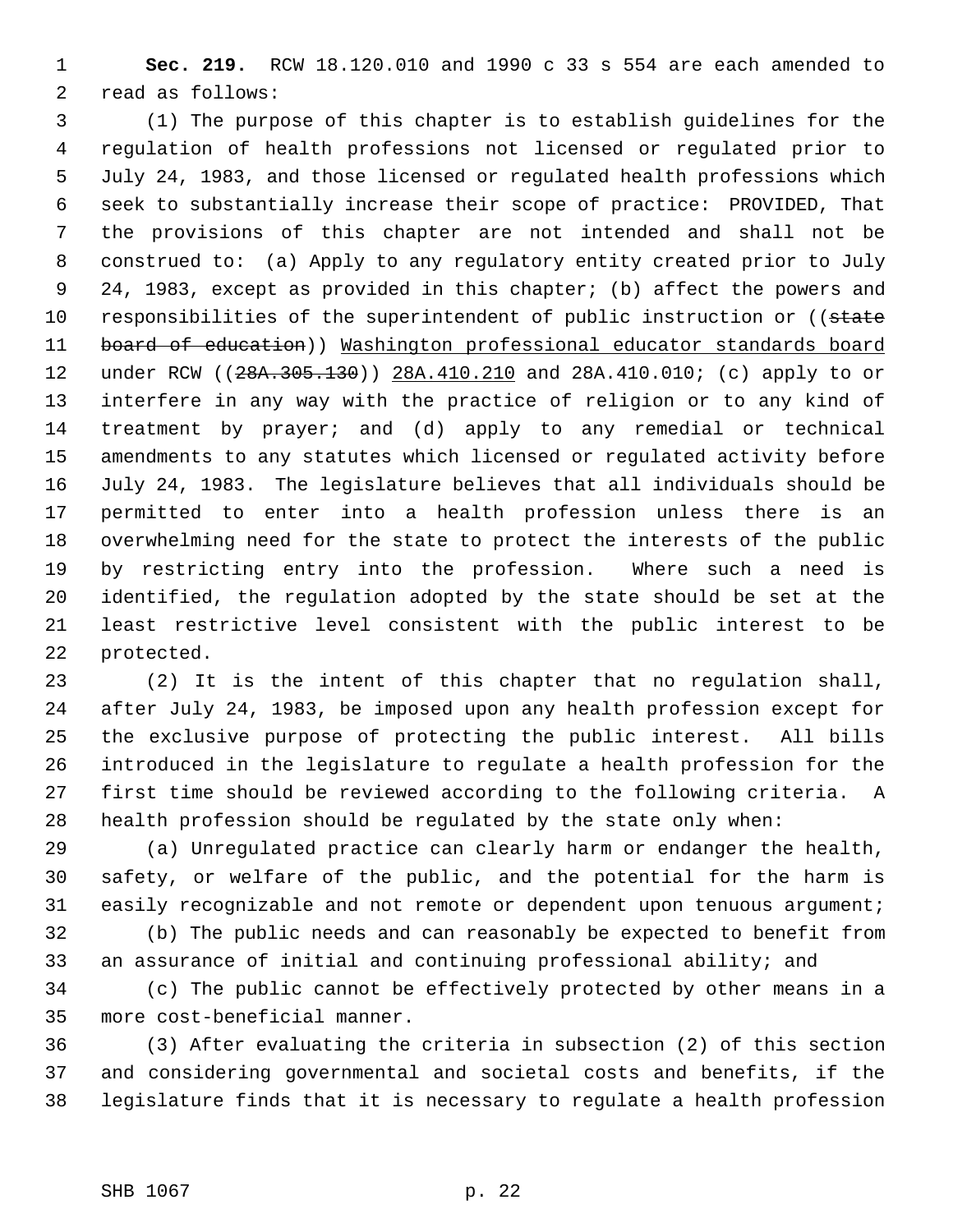not previously regulated by law, the least restrictive alternative method of regulation should be implemented, consistent with the public interest and this section:

 (a) Where existing common law and statutory civil actions and criminal prohibitions are not sufficient to eradicate existing harm, the regulation should provide for stricter civil actions and criminal prosecutions;

 (b) Where a service is being performed for individuals involving a hazard to the public health, safety, or welfare, the regulation should impose inspection requirements and enable an appropriate state agency to enforce violations by injunctive relief in court, including, but not limited to, regulation of the business activity providing the service 13 rather than the employees of the business;

 (c) Where the threat to the public health, safety, or economic well-being is relatively small as a result of the operation of the health profession, the regulation should implement a system of registration;

 (d) Where the consumer may have a substantial basis for relying on the services of a practitioner, the regulation should implement a system of certification; or

 (e) Where apparent that adequate regulation cannot be achieved by means other than licensing, the regulation should implement a system of licensing.

# **PART 3 TRANSFER OF POWERS AND DUTIES**

 NEW SECTION. **Sec. 301.** (1) The state board of education as constituted prior to the effective date of this act is hereby abolished and its powers, duties, and functions are hereby transferred to the state board of education as specified in this act. All references to the director or the state board of education as constituted prior to the effective date of this act in the Revised Code of Washington shall be construed to mean the director or the state board of education as specified in this act.

 (2)(a) All reports, documents, surveys, books, records, files, papers, or written material in the possession of the state board of education as constituted prior to the effective date of this act shall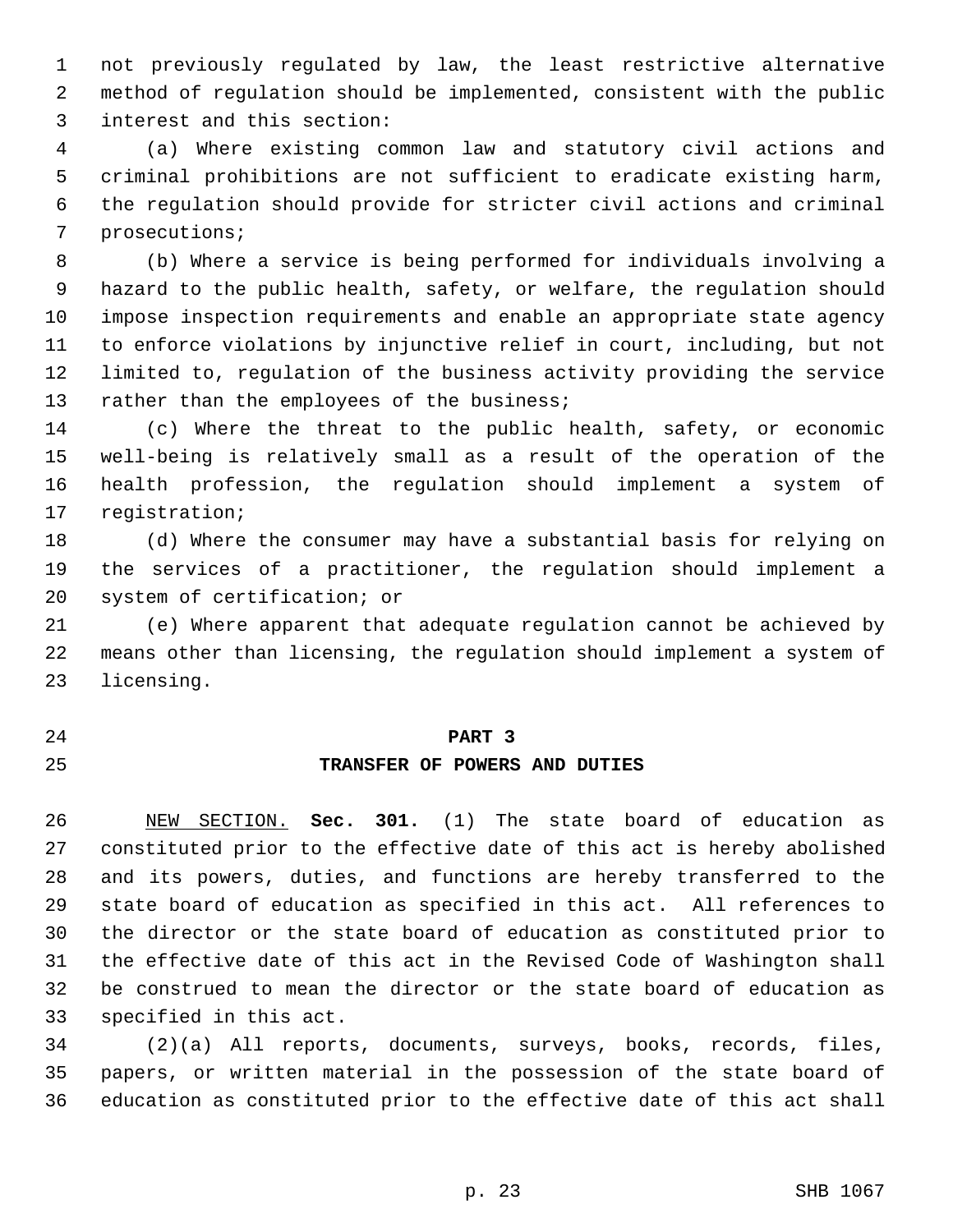be delivered to the custody of the state board of education as specified in this act. All cabinets, furniture, office equipment, motor vehicles, and other tangible property employed by the state board of education as constituted prior to the effective date of this act shall be made available to the state board of education as specified in this act. All funds, credits, or other assets held by the state board of education as constituted prior to the effective date of this act shall be assigned to the state board of education as specified in this act.

 (b) Any appropriations made to the state board of education as constituted prior to the effective date of this act shall, on the effective date of this section, be transferred and credited to the state board of education as specified in this act.

 (c) If any question arises as to the transfer of any personnel, funds, books, documents, records, papers, files, equipment, or other tangible property used or held in the exercise of the powers and the performance of the duties and functions transferred, the director of financial management shall make a determination as to the proper allocation and certify the same to the state agencies concerned.

 (3) All employees of the state board of education as constituted prior to the effective date of this act are transferred to the jurisdiction of the state board of education as specified in this act. All employees classified under chapter 41.06 RCW, the state civil service law, are assigned to the state board of education as specified in this act.

 (4) All rules and all pending business before the state board of education as constituted prior to the effective date of this act shall be continued and acted upon by the state board of education as specified in this act. All existing contracts and obligations shall remain in full force and shall be performed by the state board of education as specified in this act.

 (5) The transfer of the powers, duties, functions, and personnel of the state board of education as constituted prior to the effective date of this act shall not affect the validity of any act performed before the effective date of this section.

 (6) If apportionments of budgeted funds are required because of the transfers directed by this section, the director of financial management shall certify the apportionments to the agencies affected,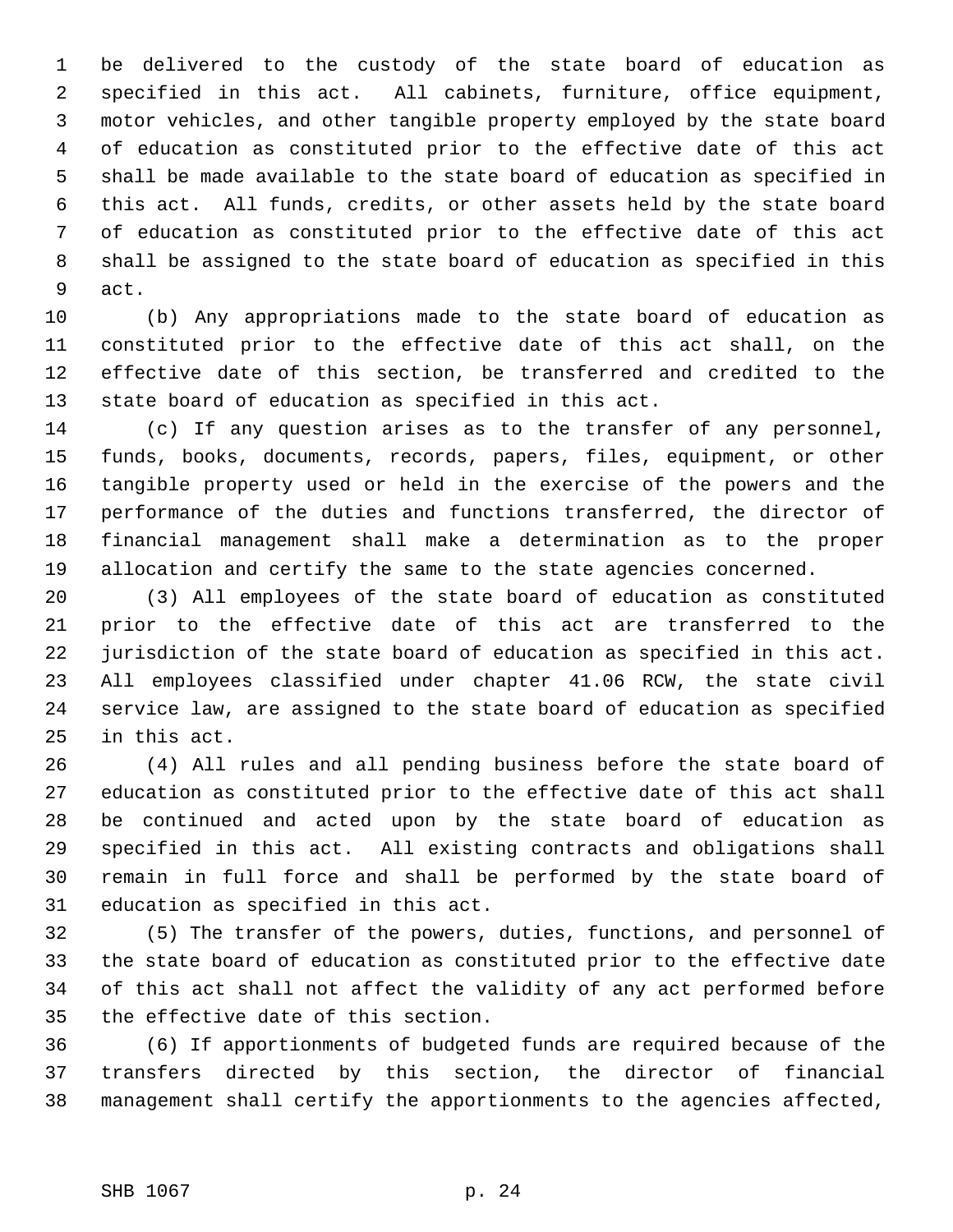the state auditor, and the state treasurer. Each of these shall make the appropriate transfer and adjustments in funds and appropriation accounts and equipment records in accordance with the certification.

 (7) Nothing contained in this section may be construed to alter any existing collective bargaining unit or the provisions of any existing collective bargaining agreement until the agreement has expired or until the bargaining unit has been modified by action of the personnel resources board as provided by law.

 NEW SECTION. **Sec. 302.** A new section is added to chapter 28A.410 RCW to read as follows:

 (1) All powers, duties, and functions of the office of the superintendent of public instruction pertaining to educator certification and the approval of programs of courses, requirements, and other activities leading to educator certification, are transferred to the professional educator standards board. All references to the superintendent of public instruction or the office of the superintendent of public instruction in the Revised Code of Washington shall be construed to mean the executive director of the professional educator standards board or the professional educator standards board when referring to the functions transferred in this section.

 (2)(a) All reports, documents, surveys, books, records, files, papers, or written material in the possession of the office of the superintendent of public instruction pertaining to the powers, functions, and duties transferred shall be delivered to the custody of the professional educator standards board. All cabinets, furniture, office equipment, motor vehicles, and other tangible property employed by the office of the superintendent of public instruction in carrying out the powers, functions, and duties transferred shall be made available to the professional educator standards board. All funds, credits, or other assets held in connection with the powers, functions, and duties transferred shall be assigned to the professional educator standards board.

 (b) Any appropriations made to the office of the superintendent of public instruction for carrying out the powers, functions, and duties transferred shall, on the effective date of this section, be transferred and credited to the professional educator standards board.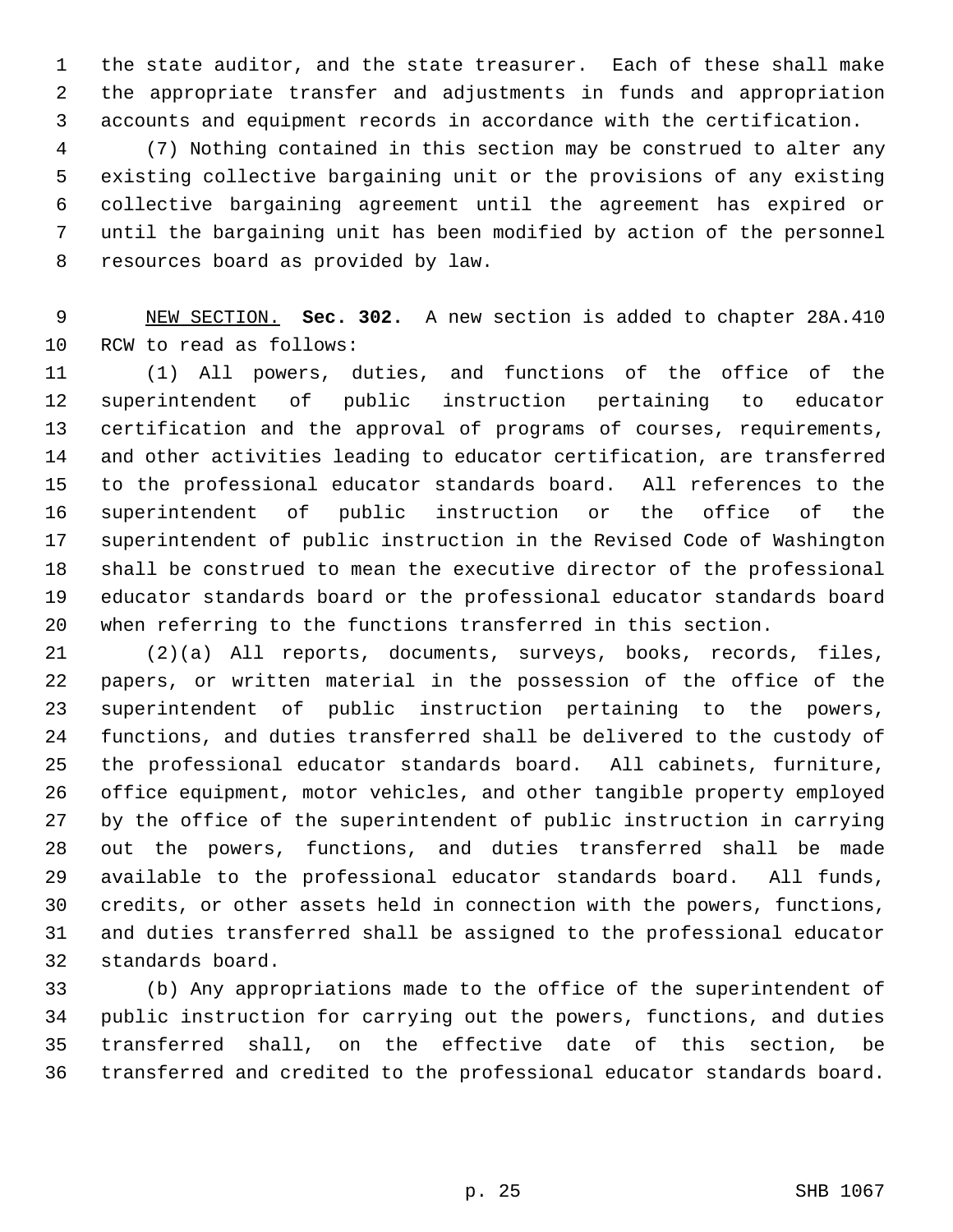(c) Whenever any question arises as to the transfer of any personnel, funds, books, documents, records, papers, files, equipment, or other tangible property used or held in the exercise of the powers and the performance of the duties and functions transferred, the director of financial management shall make a determination as to the proper allocation and certify the same to the state agencies concerned.

 (3) All employees of the office of the superintendent of public instruction engaged in performing the powers, functions, and duties transferred are transferred to the jurisdiction of the professional educator standards board. All employees classified under chapter 41.06 RCW, the state civil service law, are assigned to the professional educator standards board to perform their usual duties upon the same terms as formerly, without any loss of rights, subject to any action that may be appropriate thereafter in accordance with the laws and rules governing state civil service.

 (4) All rules and all pending business before the office of the superintendent of public instruction pertaining to the powers, functions, and duties transferred shall be continued and acted upon by the professional educator standards board. All existing contracts and obligations shall remain in full force and shall be performed by the professional educator standards board.

 (5) The transfer of the powers, duties, functions, and personnel of the office of the superintendent of public instruction shall not affect the validity of any act performed before the effective date of this section.

 (6) If apportionments of budgeted funds are required because of the transfers directed by this section, the director of financial management shall certify the apportionments to the agencies affected, the state auditor, and the state treasurer. Each of these shall make the appropriate transfer and adjustments in funds and appropriation accounts and equipment records in accordance with the certification.

 (7) Nothing contained in this section may be construed to alter any existing collective bargaining unit or the provisions of any existing collective bargaining agreement until the agreement has expired or until the bargaining unit has been modified by action of the personnel resources board as provided by law.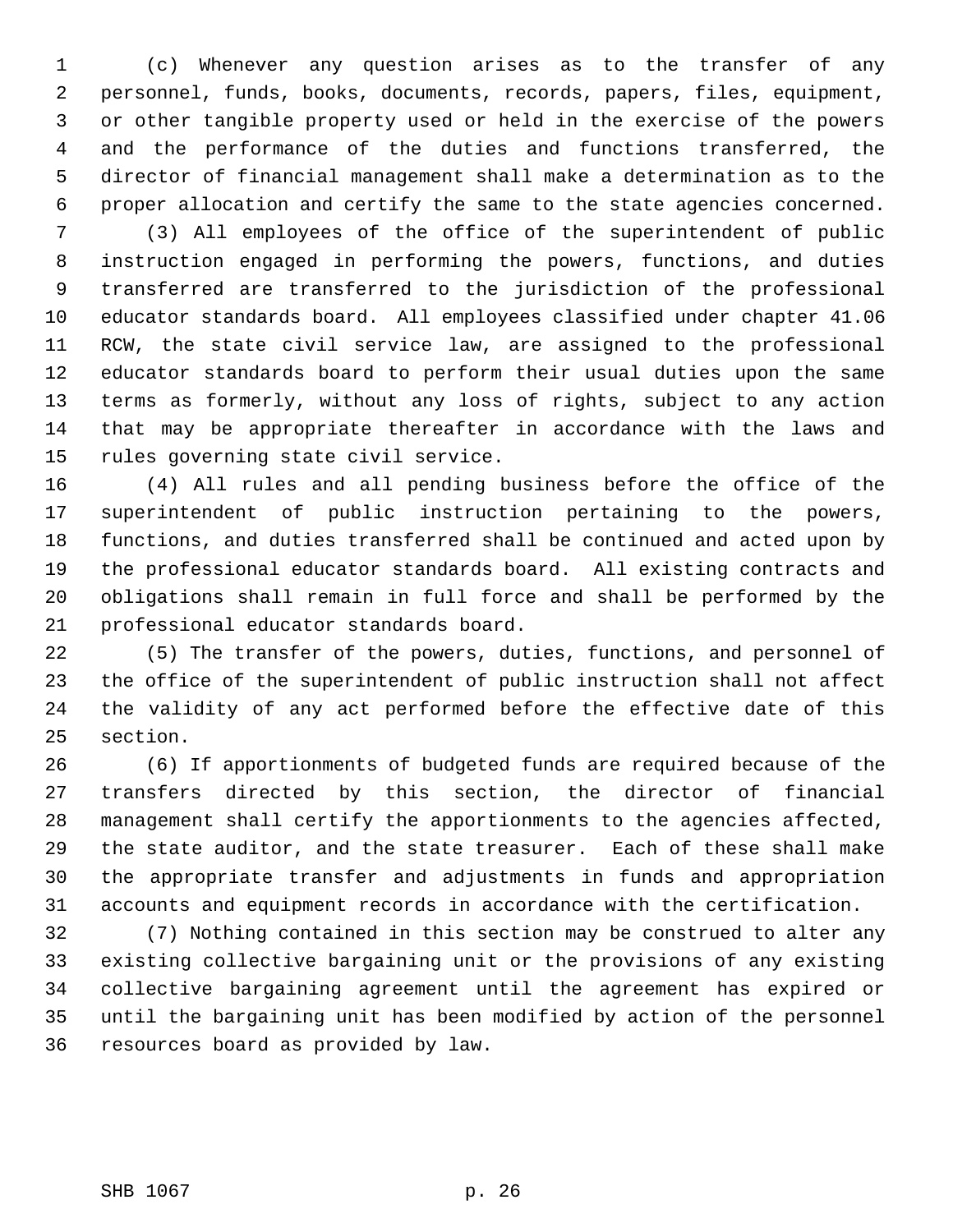# **PART 4 GOVERNANCE TASK FORCE**

 NEW SECTION. **Sec. 401.** (1) The education governance task force is established to review and evaluate the appropriate agency to adopt rules for and implement state education responsibilities that fall under the jurisdiction of the superintendent of public instruction, the academic achievement and accountability commission, and the state board of education as reconstituted under part 1 of this act. The task force shall examine the possible elimination of the academic achievement and accountability commission and the reassignment or repeal of its duties.

 (2) The task force shall include two members of the house of representatives, one from each major caucus, appointed by the speaker of the house of representatives; two members of the senate, one from each major caucus, appointed by the president of the senate; a representative of the governor; and other individuals who may be invited to join the task force by the other task force members.

 (3) By December 15, 2005, the task force shall report to the governor, the superintendent of public instruction, the academic achievement and accountability commission, the state board of education, the legislative committees on education policy, and other interested parties with its recommendations, including proposed legislation, on the appropriate state-level agencies to adopt rules for and implement various statutory education responsibilities.

- 
- 

#### **PART 5**

#### **MISCELLANEOUS**

 NEW SECTION. **Sec. 501.** The following acts or parts of acts are each repealed:

 (1) RCW 28A.305.010 (Composition of board) and 1992 c 56 s 1, 1990 c 33 s 257, 1988 c 255 s 1, 1980 c 179 s 1, & 1969 ex.s. c 223 s 28A.04.010;

 (2) RCW 28A.305.020 (Call and notice of elections) and 1990 c 33 s 258, 1988 c 255 s 2, 1981 c 38 s 1, & 1969 ex.s. c 223 s 28A.04.020; (3) RCW 28A.305.030 (Elections in new congressional districts--Call

 and conduct of--Member terms--Transitional measures to reduce number of members from each district) and 1992 c 56 s 3, 1990 c 33 s 259, 1982 1st ex.s. c 7 s 1, & 1969 ex.s. c 223 s 28A.04.030;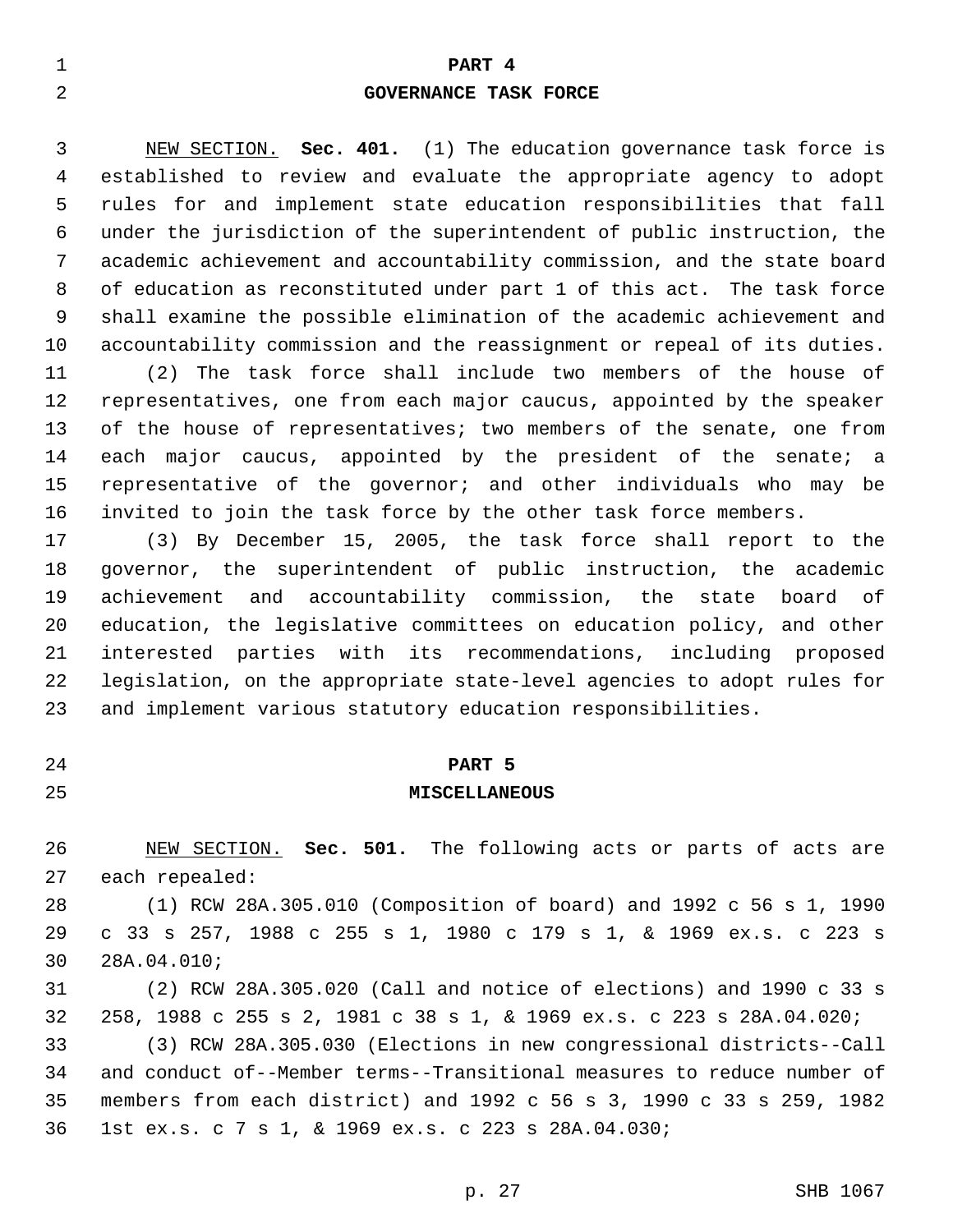(4) RCW 28A.305.040 (Declarations of candidacy--Qualifications of candidates--Members restricted from service on local boards--Forfeiture of office) and 1990 c 33 s 260, 1982 1st ex.s. c 7 s 2, 1980 c 179 s 4, 1975 1st ex.s. c 275 s 49, 1971 c 48 s 1, & 1969 ex.s. c 223 s 28A.04.040;

 (5) RCW 28A.305.050 (Qualifications of voters--Ballots--Voting instructions--Candidates' biographical data) and 1990 c 33 s 261, 1988 c 255 s 3, 1981 c 38 s 2, & 1969 ex.s. c 223 s 28A.04.050;

 (6) RCW 28A.305.060 (Election procedure--Certificate) and 1990 c 33 s 262, 1981 c 38 s 3, 1980 c 179 s 5, 1975 c 19 s 2, 1969 ex.s. c 283 s 25, & 1969 ex.s. c 223 s 28A.04.060;

 (7) RCW 28A.305.070 (Action to contest election--Grounds-- Procedure) and 1980 c 179 s 6 & 1975 c 19 s 1;

 (8) RCW 28A.305.080 (Terms of office) and 1992 c 56 s 2, 1990 c 33 s 263, & 1969 ex.s. c 223 s 28A.04.070;

 (9) RCW 28A.305.090 (Vacancies, filling) and 1990 c 33 s 264 & 1969 ex.s. c 223 s 28A.04.080;

 (10) RCW 28A.305.100 (Superintendent as ex officio member and chief executive officer of board) and 1982 c 160 s 1 & 1969 ex.s. c 223 s 28A.04.090;

 (11) RCW 28A.305.110 (Executive director--Secretary of board) and 1996 c 25 s 1, 1990 c 33 s 265, 1982 c 160 s 3, & 1969 ex.s. c 223 s 28A.04.100;

 (12) RCW 28A.305.120 (Meetings--Compensation and travel expenses of members) and 1984 c 287 s 60, 1975-'76 2nd ex.s. c 34 s 67, 1973 c 106 s 13, & 1969 ex.s. c 223 s 28A.04.110;

 (13) RCW 28A.305.200 (Seal) and 1969 ex.s. c 223 s 28A.04.140; and (14) RCW 28A.660.901 (Program evaluations--Contingency) and 2004 c 23 s 6 & 2001 c 158 s 8.

 **Sec. 502.** RCW 28A.300.020 and 1996 c 25 s 2 are each amended to read as follows:

 The superintendent of public instruction may appoint assistant superintendents of public instruction, a deputy superintendent of public instruction, and may employ such other assistants and clerical help as are necessary to carry out the duties of the superintendent and the state board of education. However, the superintendent shall employ without undue delay the executive director of the state board of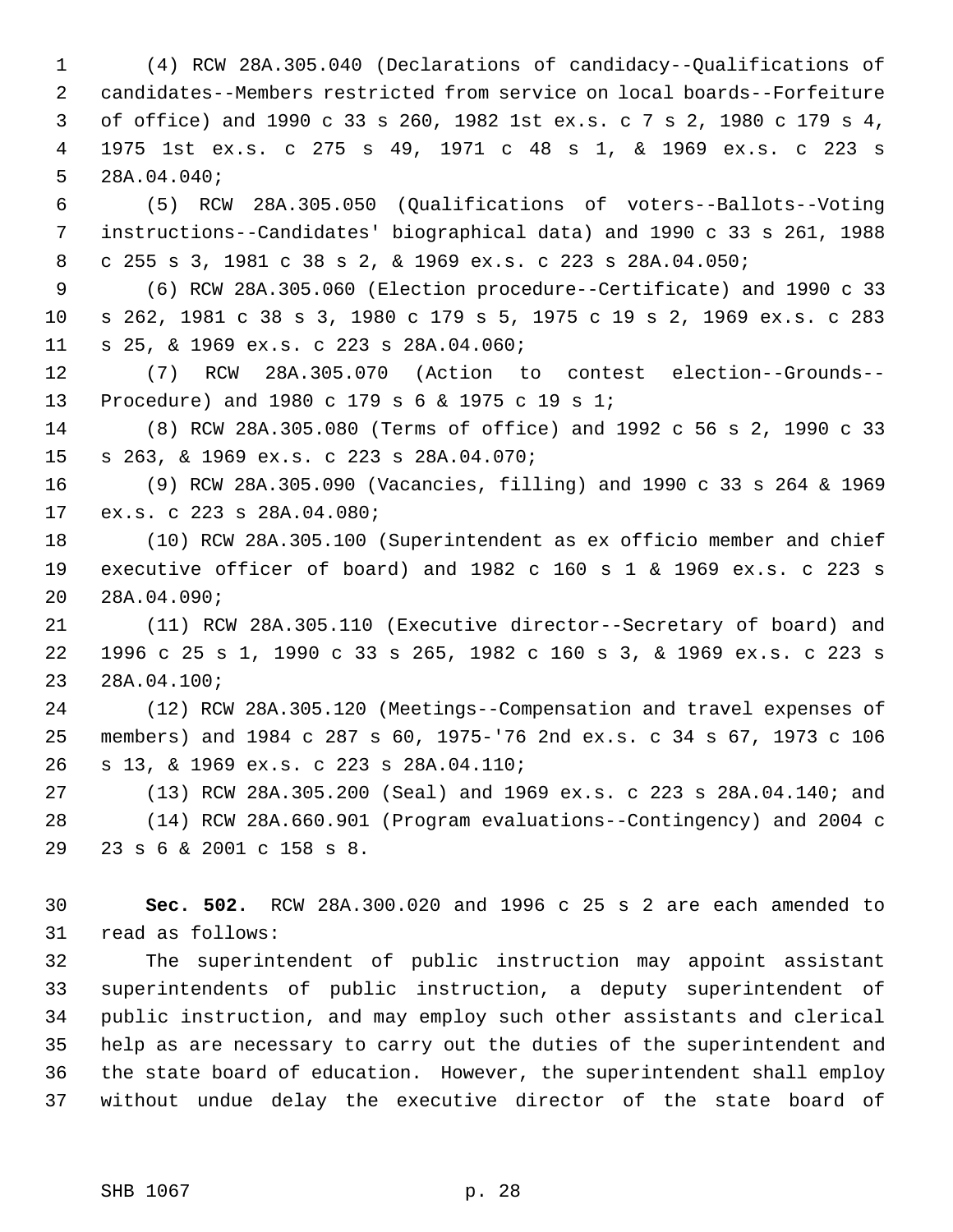education and other state board of education office assistants and 2 clerical help, appointed by the state board under RCW ((28A.305.110)) 28A.305.130, whose positions are allotted and funded in accordance with moneys appropriated exclusively for the operation of the state board of education. The rate of compensation and termination of any such executive director, state board office assistants, and clerical help shall be subject to the prior consent of the state board of education. The assistant superintendents, deputy superintendent, and such other officers and employees as are exempted from the provisions of chapter 41.06 RCW, shall serve at the pleasure of the superintendent or at the pleasure of the superintendent and the state board of education as provided in this section. Expenditures by the superintendent of public instruction for direct and indirect support of the state board of education are valid operational expenditures by and in behalf of the office of the superintendent of public instruction.

 **Sec. 503.** RCW 28A.310.110 and 1990 c 33 s 272 are each amended to read as follows:

 Any common school district board member eligible to vote for a candidate for membership on an educational service district or any candidate for the position, within ten days after the secretary to the state board of education's certification of election, may contest the 22 election of the candidate pursuant to chapter 29A.68 RCW 23 ((<del>28A.305.070</del>)).

 **Sec. 504.** RCW 28A.315.085 and 1999 c 315 s 206 are each amended to read as follows:

 (1) The superintendent of public instruction shall furnish to the state board and to regional committees the services of employed personnel and the materials and supplies necessary to enable them to perform the duties imposed upon them by this chapter and shall reimburse the members thereof for expenses necessarily incurred by them in the performance of their duties, such reimbursement for regional committee members to be in accordance with RCW 28A.315.155, and such 33 reimbursement for state board members to be in accordance with ((RCW 28A.305.120)) section 101 of this act.

 (2) Costs that may be incurred by an educational service district in association with school district negotiations under RCW 28A.315.195